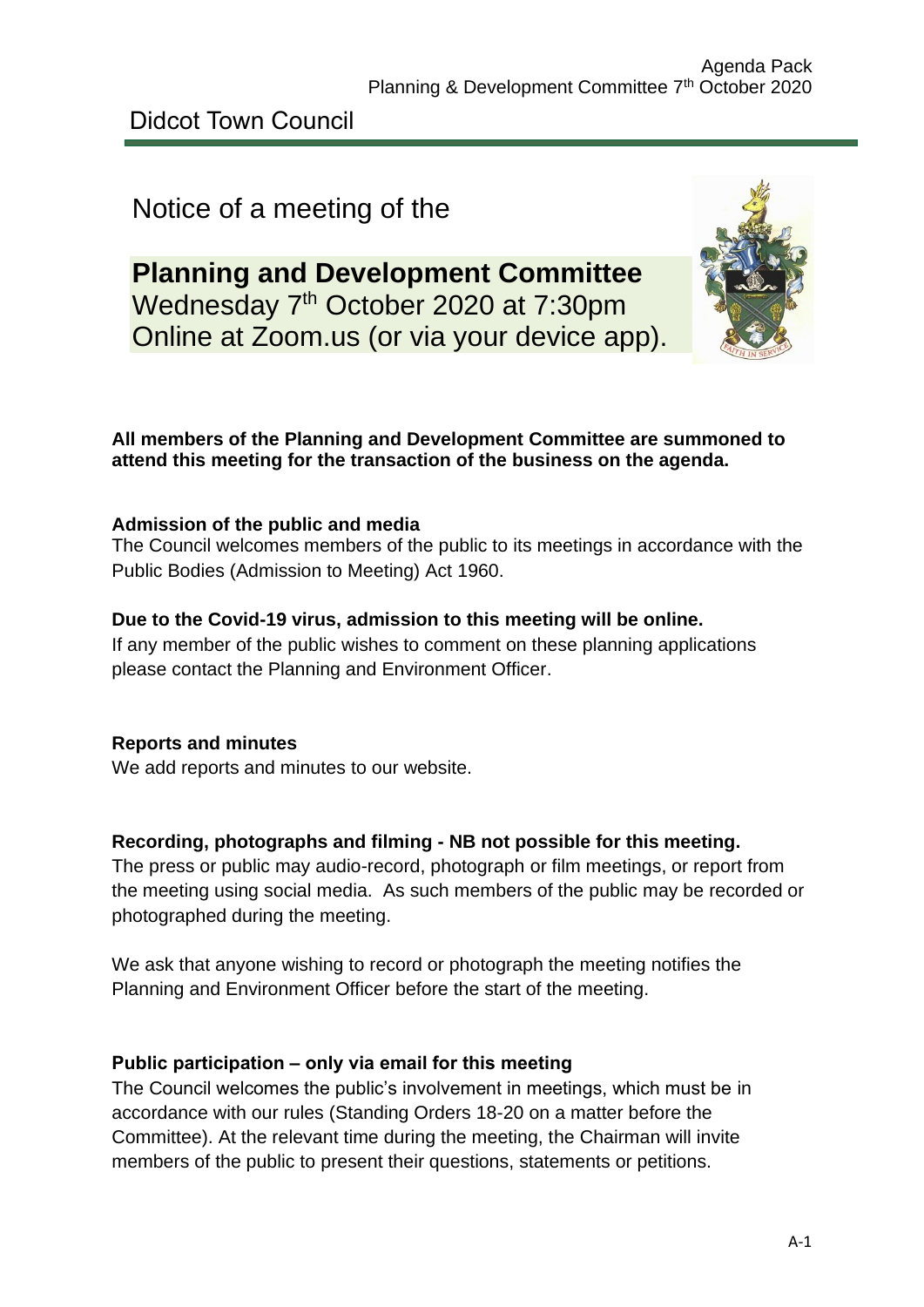#### *To participate, or to view without speaking – please email the Town Clerk to request an invitation and the meeting ID. The password will be sent approx. 30 minutes before the meeting is due to begin.*

To contact the Planning and Environment Officer, please email

[Glangton@didcot.gov.uk.](mailto:Glangton@didcot.gov.uk)

*For more details on how to join the meeting, please see overleaf.*

**How to join the meeting using zoom.us**

Should any member of the public wish to join the electronic meeting, please contact the Planning and Environment Officer by email [\(GLangton@Didcot.Gov.UK\)](mailto:GLangton@Didcot.Gov.UK).

You will be provided with instructions on how to join the meeting electronically. You will also need to sign up to a Zoom account, which is free. You should use your browser to find **zoom.us**, then simply follow the instructions to sign up. Should you wish to make a comment rather than attend, please email the Planning and Environment Officer or any Committee Member prior to the meeting.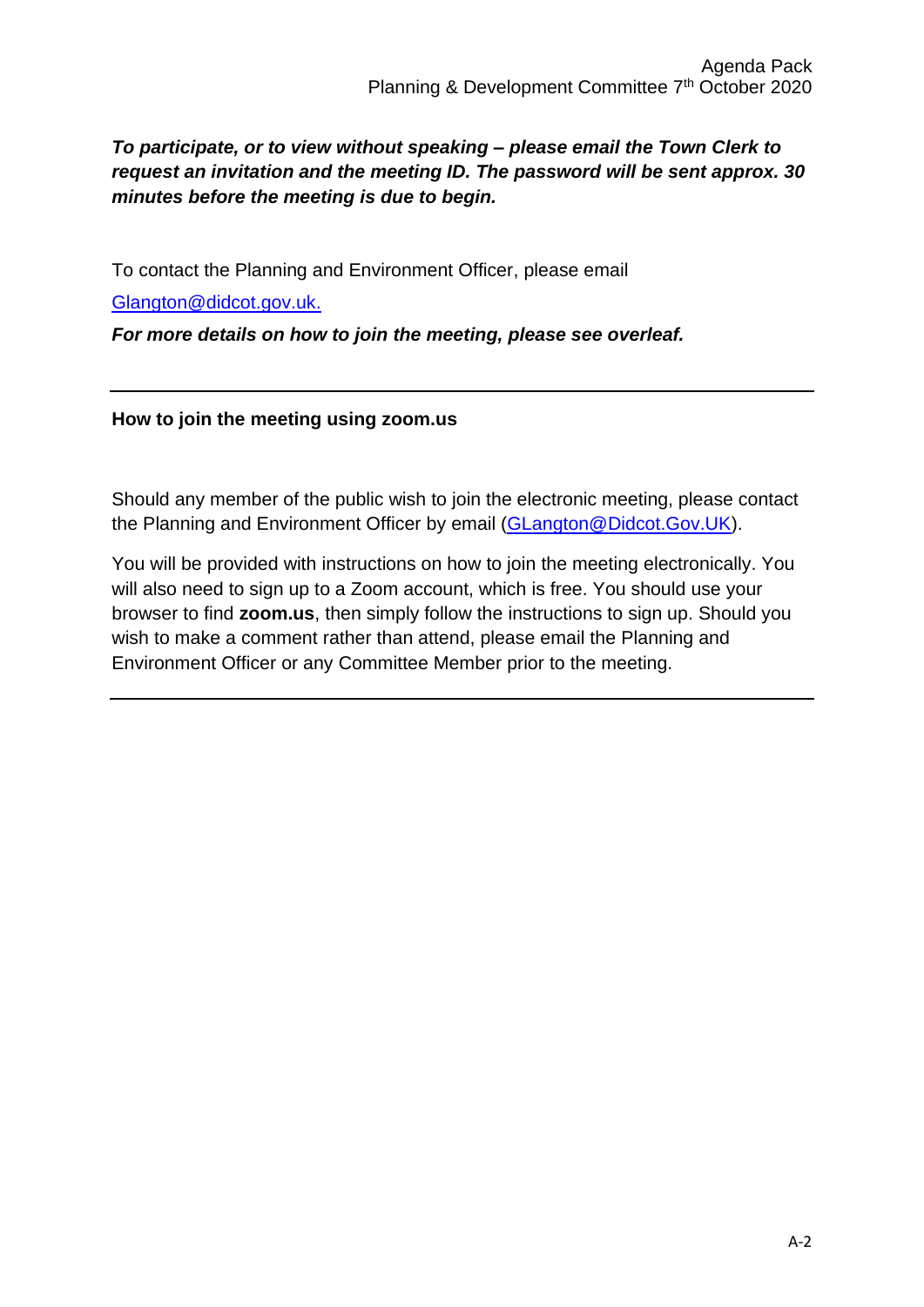## **AGENDA**

- 1. To receive apologies.
- 2. To receive declarations of interest Members should declare any interests they may have on any item on this agenda in accordance with Didcot Town Council's Code of Conduct.
- 3. To approve the draft minutes of the meeting held online via Zoom on 16<sup>th</sup> September 2020.
- 4. Questions on the minutes as to the progress of any item (progress report).
- 5. To note the minutes of Traffic Advisory Group meeting held on the 8<sup>th</sup> September 2020.
- 6. To consider the Committee's budget for FY 2021-22 (attached report).
- 7. To note registration of an existing commercial address.
- 8. To consider responding to the SODC Local Plan Main Modifications Consultation (attached report).
- 9. To consider as listed: Planning Applications.
- 10.To note as listed: Applications for certificates of lawful development.
- 11.To consider as listed: Planning Appeals.
- 12.To note as listed: planning applications approved.
- 13.To note as listed: planning applications refused.
- 14.To note as listed: planning applications withdrawn.
- 15.To note as listed: planning applications referred.

Willeeler

Janet Wheeler, **Town Clerk** 20<sup>th</sup> August 2020

#### **Voting committee members**

Cllr D Rouane

Cllr Anthony Dearlove (Chair) Cllr Denise Macdonald (Vice-Chair) Cllr Paul Giesberg Cllr Melissa Mallows Cllr Pam Siggers Cllr Marie Walsh Cllr James Durman

#### **Substitute committee members**

Cllr Axel Macdonald Cllr John Moody Cllr Amanda Sandiford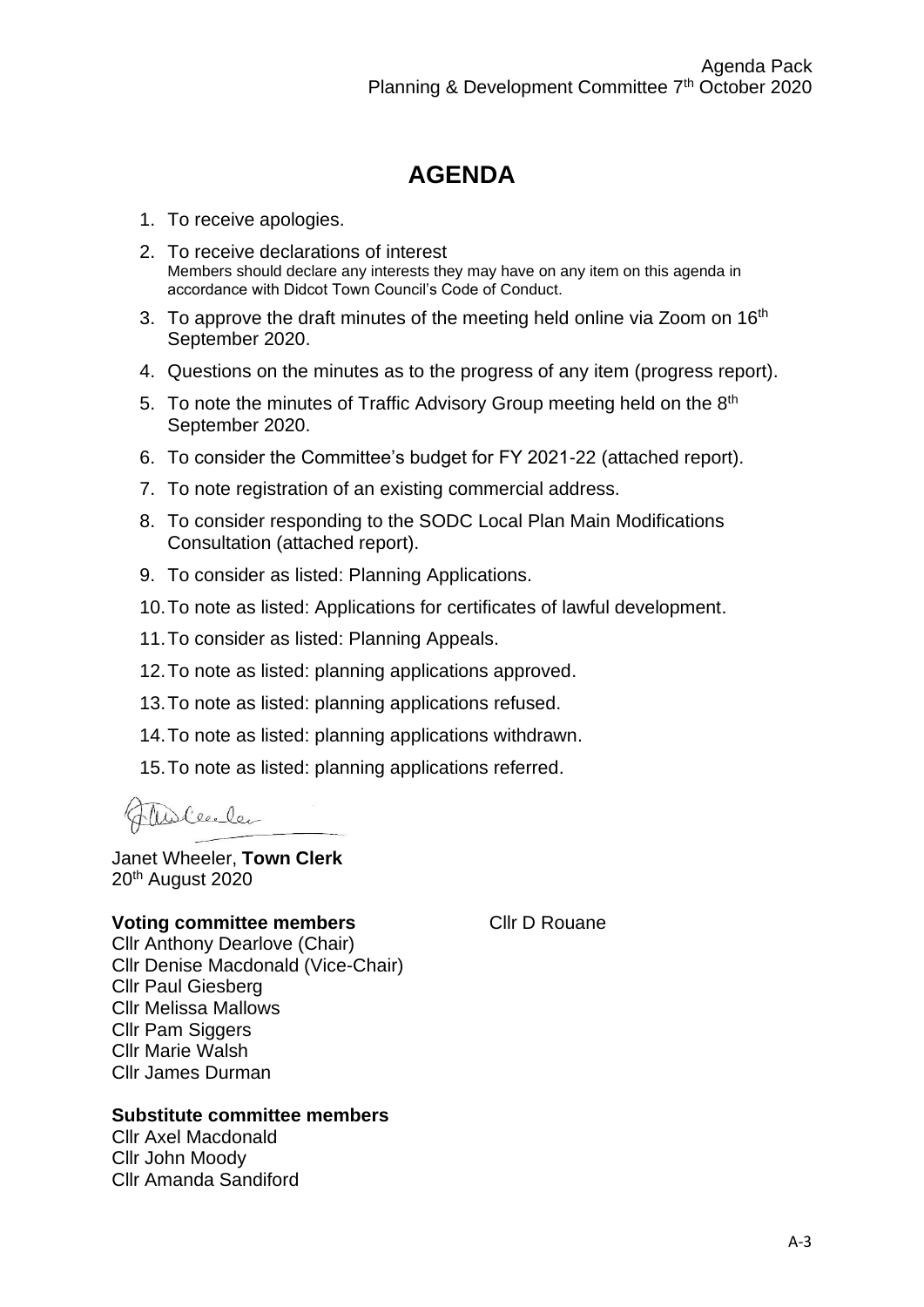# **Planning and Development Committee** Wednesday 16<sup>th</sup> September 2020 at 7:30pm Online at Zoom.us (or via your device app).



#### **PRESENT:**

- Councillors: A Dearlove (Chair) D Macdonald M Mallows P Siggers P Giesberg M Walsh J Durman
- Officers: G Langton (Planning & Environment Officer)
- Others: Dr N Hards Cllr P Davies (non-committee member)

#### **Public Participation**

**Dr N Hards** addressed the Committee on the subject of planning proposal P20/S2959/FUL. He informed the Committee that he had submitted a detailed objection to the proposal to the District Council and had provided a copy to the members of this Committee. Dr N Hards confirmed that he lived next door to the property identified in the proposal.

He outlined his reasons for objection to the Committee, which were:

The site was not suitable for a block of apartments. The pavement in the area was narrow an on one side of the road only in places. There were no suitable crossing places near the property to allow residents to walk to the centre of the town or its other amenities, so was not sustainable if the resident had no car available. The proposer had only included 10 car parking spaces for 8 flats. He considered 8 flats to result in over 10 cars being owned by the residents and more when visitors were taken into account. He noted that the developer had sought to compare the site with one that had a similar development on Park Road. Park Road benefits from full-width pavements on both sides and is a reasonable walk or cycle ride from the centre of town. He did not consider there to be any comparison between the two locations.

The proposed building would be too tall, significantly taller than the neighbouring properties, many of which were single storey or single storey with converted loft space. Further, the layout of the property would mean that windows and doors would overlook number 184. Both points were considered unneighbourly.

The area in front of the property which used to be on the site was under water during the July 2007 floods. Nearby homes were flooded. Sewage escaped from septic tanks. There was no full report on flood risk submitted. The proposal was within 20 metres of at least two watercourses, which was not acknowledged by the applicant. The proposed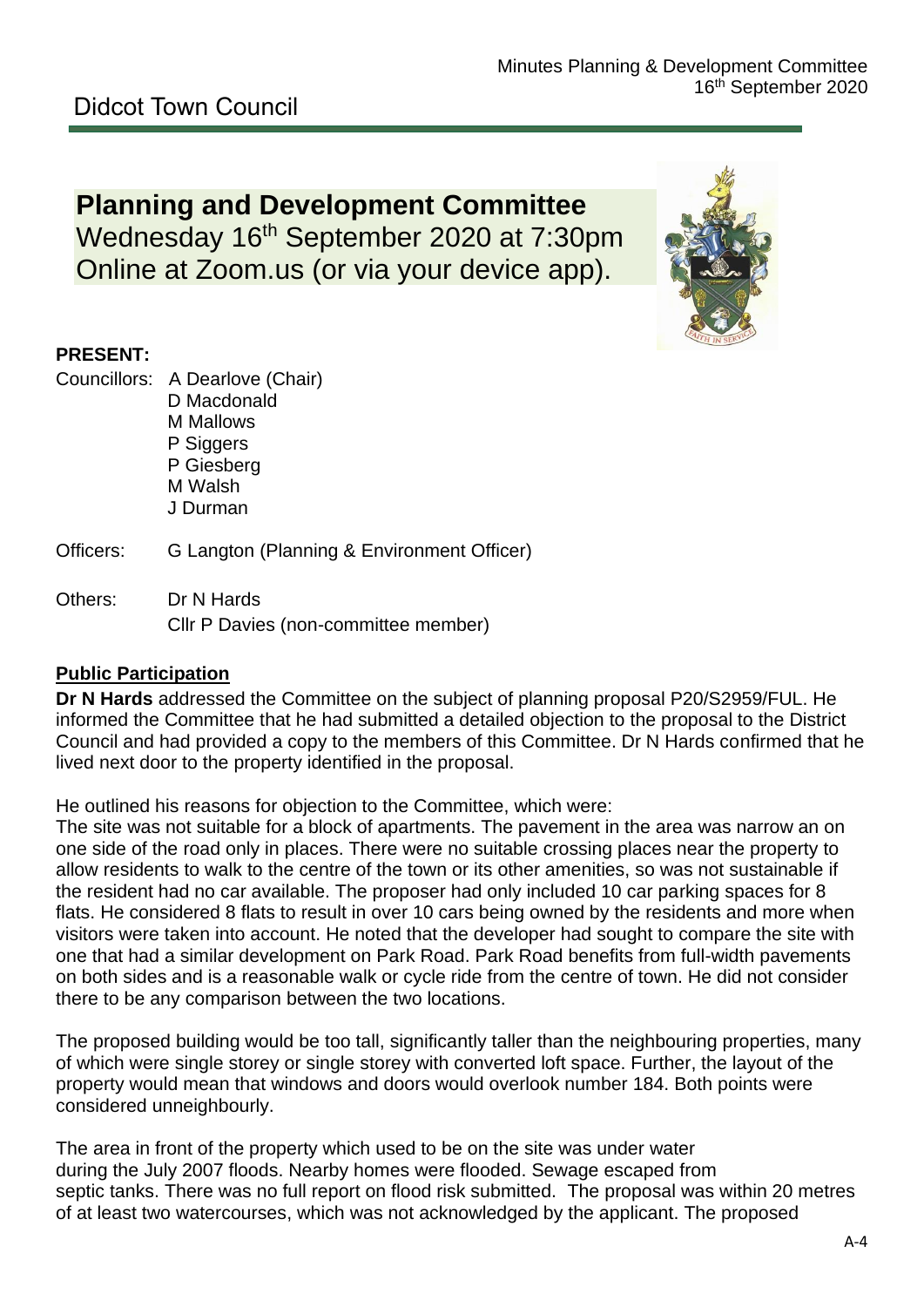# Minutes Planning & Development Committee 16th September 2020 drainage solution by the developer had been soakaways, which Dr Hards noted would not work,

the soil in the area being dense clay which was all but impermeable. Surface water would therefore have to be directed to the existing drains or water courses, which could easily become overwhelmed by the storm and foul water from such a substantial block of dwellings. He noted that the land had permission for two 4-bedroom houses but considered 8 apartments to be likely to produce more waste water than two family homes.

Cllr Dearlove asked if the property was in a flood zone identified on the Environment Agency maps?

Dr Hards replied saying it was not, having been downgraded in previous years. Cllr Dearlove thanked Dr Hards for addressing the Committee.

**Cllr P Davies** addressed the Committee on two points on the agenda.

Regarding the FCC proposed development north west of the town, 'Radcot Green', he urged the Committee to keep the requirements of LTN1/20 and Oxfordshire County Council with regards to non-vehicular transport.

Regarding proposal P20/S1968/HH, he noted that when the Ladygrove estate was developed, the various developers included the garages as a parking space, so any removal of garages would result in further on road parking being required by the residents of the property.

Cllr Dearlove thanked Cllr Davies for addressing the Committee, noting that the 'Radcot Green' proposal was not for consideration as it was not yet a formal proposal but that the Committee recognised the importance of LTN1/20.

#### **72.To receive apologies.**

No member submitted their apologies.

#### **73.To receive declarations of interest.**

No member declared a pecuniary interest in any item on the agenda. Cllrs Macdonald, Siggers, Walsh and Dearlove all declared they knew Dr N Hards, the neighbour of the plot considered at 8(e) P20/S2959/FUL.

Cllr Durman declared he lived on St Hilda's close, the road where 8(d) P20/S3029/HH was situated.

#### **74.To approve the draft minutes of the meeting held online at Zoom.us on 26th August 2020.**

The Officer noted that Cllr Hards had contacted him to request the recorded minute at Public Participation referred to her as Cllr Hards rather than as the Mayor as she had addressed the Committee as a Councillor, not the Mayor.

Cllr Giesberg noted a transposition on page A14 and proposed changing the paragraph from:

*Cllr Macdonald noted that Cllr Rouane had recently reported to the Council that SODC has a Housing Land Supply of 5.35 years based on the current plan, which remains in place until the emerging Local Plan is adopted, which evidences 9.15 years.*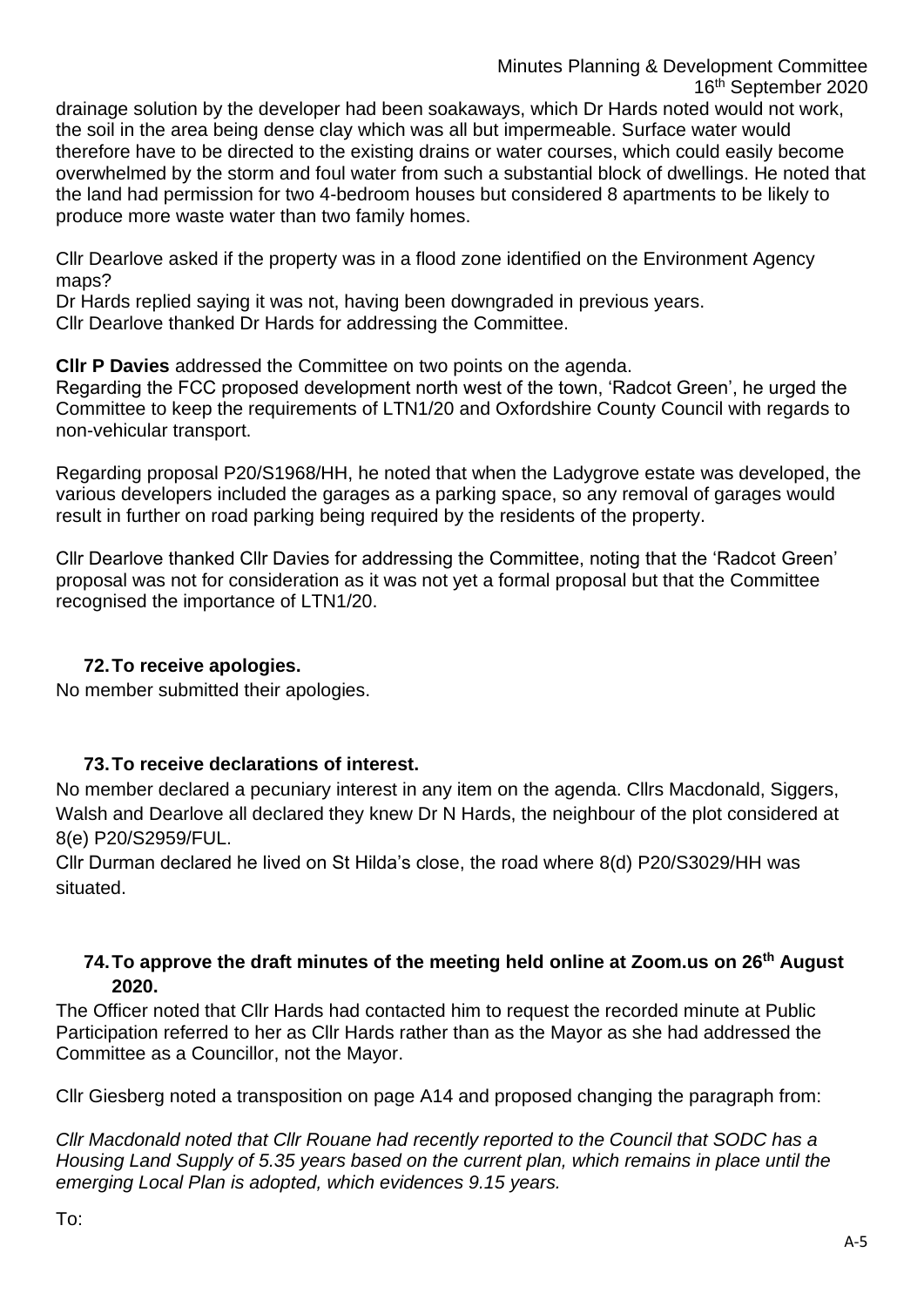Minutes Planning & Development Committee 16th September 2020 *Cllr Macdonald noted that Cllr Rouane had recently reported to the Council that SODC has a Housing Land Supply of 9.15 years based on the current plan, which remains in place until the emerging Local Plan is adopted, which evidences 5.35 years.*

Cllr Dearlove proposed, Cllr Macdonald seconded and it was RESOLVED to approve the minutes as a true and accurate record with the above amendments. All agreed.

#### **75.Questions on the minutes as to the progress of any item (progress report).**

| Meeting                             | Progress               | <b>Next Steps</b> | Responsible |
|-------------------------------------|------------------------|-------------------|-------------|
| $\frac{1}{26}$ <sup>th</sup> August | Responses submitted as | n/a               | n/a         |
| 2020                                | agreed                 |                   |             |

No member had a question regarding the minutes or the progress of any item.

#### **76.To note plans for 'Radcot Green', Sutton Courtenay at FCC Environment Site. [\(Appendix 1\)](https://www.didcot.gov.uk/uploads/20200916-app1-fcc11767-radcot-briefing-note-cv6.pdf).**

The Committee noted the plans.

#### **77.To receive a report from members following the meeting with OCC Officers regarding the HIF1 plans.**

Cllr Dearlove reported that four members had attended a meeting with OCC (Cllr Dearlove, Cllr Macdonald, Cllr Durman and Cllr Davies) along with the Planning & Environment Officer. He reported that the cost was estimated at £234 million, with £218 million being provided by central government and the remainder from the County Council. He noted that the Committee had considered the proposals as part of a consultation exercise and the Officers from OCC had brought revised plans to present to the members. OCC had aligned with the recommendations of LTN1/20 where possible but acknowledged that this had not been possible along all parts of the route. Cllr Davies had requested cycle routes be aligned for easier use of road crossings and other similar junctions. He noted that the design included access to the Thames path and other footpaths and cycle routes along the length of the road.

Cllr Macdonald noted that the aspects that would affect Didcot the most would be the widening of the A4130 and the 'science bridge'. The A4130 would become a dual carriageway, with a drainage swale along the centre. The design of the bridge itself would be utilitarian, with no underpasses because of financial constraints. She reported that OCC were aware that the perimeter road would have to be competed to Hadden Hill to gain the most benefit from the improved infrastructure.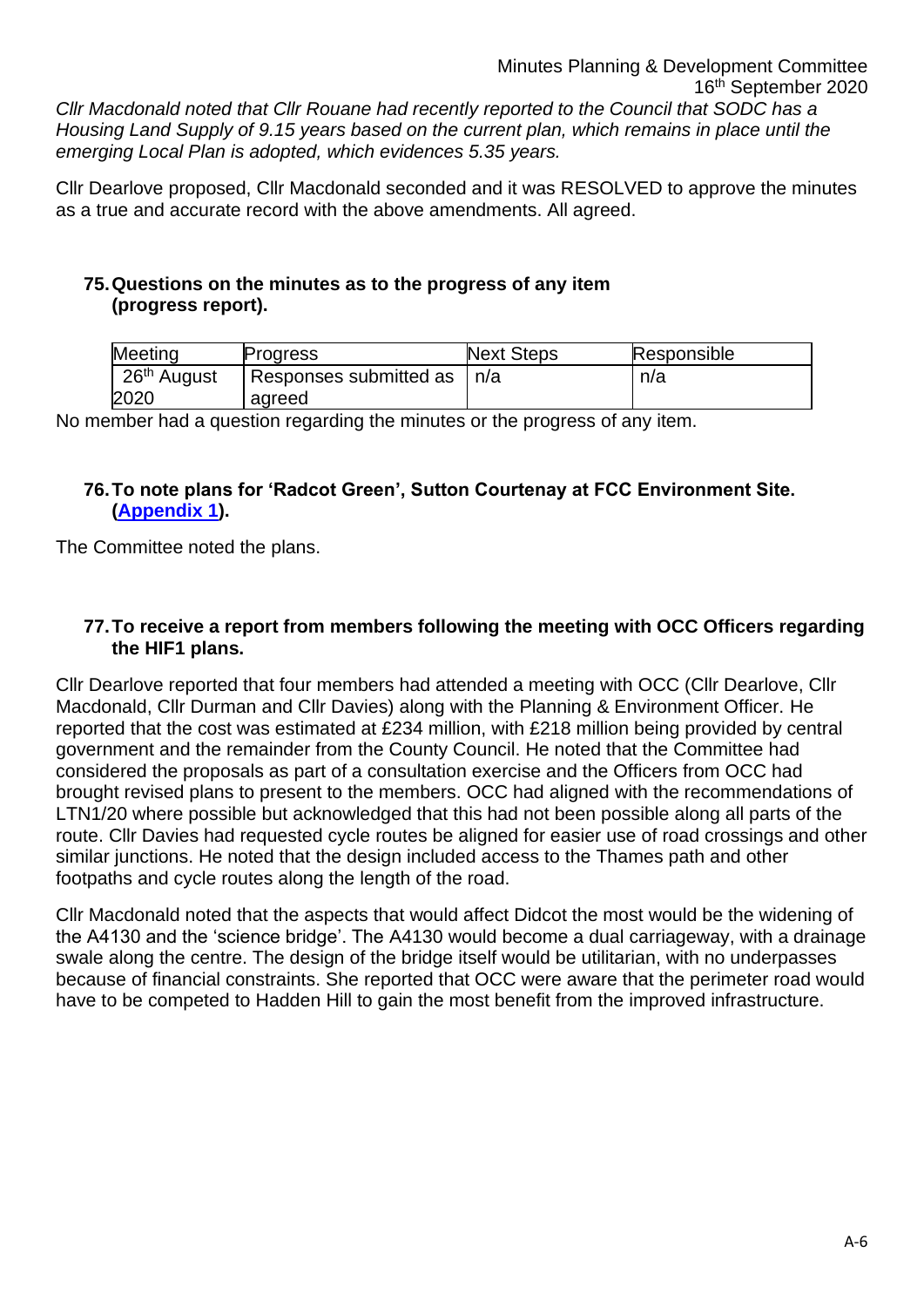#### **78.To consider a request from Sutton Courtenay Parish Council to establish a line of communication and to liaise on planning matters.**

Cllr Dearlove proposed, Cllr Giesberg seconded and it was RESOLVED to work more closely with neighbouring parishes by inviting members to meet with this Committee immediately prior to scheduled meetings and discuss matters of joint interest. All members agreed.

#### **94.PLANNING APPLICATIONS**

#### **Proposals for Comment**

|   | <b>South Oxfordshire District Council</b>                                                                                                                                                      |                                                                                                                                                                                                                                                                                                                                                                                                                                              |  |  |
|---|------------------------------------------------------------------------------------------------------------------------------------------------------------------------------------------------|----------------------------------------------------------------------------------------------------------------------------------------------------------------------------------------------------------------------------------------------------------------------------------------------------------------------------------------------------------------------------------------------------------------------------------------------|--|--|
| a | <b>Application</b>                                                                                                                                                                             | P20/S2850/HH   95 Park Road Didcot OX11 8QT                                                                                                                                                                                                                                                                                                                                                                                                  |  |  |
|   | Proposal                                                                                                                                                                                       | Demolish existing conservatory and rear extension. Form two, two storey<br>extensions.                                                                                                                                                                                                                                                                                                                                                       |  |  |
|   | Response<br>date                                                                                                                                                                               | 12 <sup>th</sup> September 2020 – extended to 19 <sup>th</sup> September 2020                                                                                                                                                                                                                                                                                                                                                                |  |  |
|   | Agreed<br>response                                                                                                                                                                             | Cllr Walsh proposed, Cllr Macdonald seconded and it was RESOLVED to<br>object to the proposal. 4 voted for, 2 against and 1 abstained. The Committee<br>considered that the proposed extension would represent an unneighbourly<br>increase in the scale and bulk of this property. This would result in a loss of light<br>for the neighbouring property to the north, bringing the extended building<br>significantly closer to number 97. |  |  |
|   | The proposed extensions do not continue the current roof or building lines of the<br>existing property and would result in a property that was out of proportion to<br>others in the vicinity. |                                                                                                                                                                                                                                                                                                                                                                                                                                              |  |  |

It was proposed by Cllr Macdonald, seconded by Cllr Dearlove and **RESOLVED** to consider item 8(e) at this point on the agenda. All agreed.

| <b>Application</b> | <b>P20/S2959/FUL</b>                                                                                                                                  | 186 Abingdon Road Didcot OX11 9BP                                                                                                                                                                                                                                                                                                                                                                                                                                                                                                                                                                                                                                                                                                                                                                                                  |  |
|--------------------|-------------------------------------------------------------------------------------------------------------------------------------------------------|------------------------------------------------------------------------------------------------------------------------------------------------------------------------------------------------------------------------------------------------------------------------------------------------------------------------------------------------------------------------------------------------------------------------------------------------------------------------------------------------------------------------------------------------------------------------------------------------------------------------------------------------------------------------------------------------------------------------------------------------------------------------------------------------------------------------------------|--|
| Proposal           | Erection of a detached two-storey building comprising eight apartments (four 1-<br>bedroom and four 2-bedroom) with access, parking and amenity space |                                                                                                                                                                                                                                                                                                                                                                                                                                                                                                                                                                                                                                                                                                                                                                                                                                    |  |
| Response<br>date   | 19th September 2020                                                                                                                                   |                                                                                                                                                                                                                                                                                                                                                                                                                                                                                                                                                                                                                                                                                                                                                                                                                                    |  |
| Agreed<br>response | Furthermore, the access to the parking is narrow.                                                                                                     | Cllr Mallows proposed, Cllr Walsh seconded and it was RESOLVED to object to<br>the proposal. All members agreed. The Committee considered that the proposal<br>was unsuitable for the immediate area. It was too large, being significantly larger<br>than all other buildings proximate to it. The parking was too limited for the likely<br>number of vehicles the apartment block's residents would own. This was<br>compounded by the relative remoteness of the setting, with limited safe<br>pedestrian and cycle links to the town and its amenities. It was noted that there<br>are no amenities such as shops or other services within walking distance.<br>The proximity to the neighbouring property raises concerns that the adjacent<br>proposed apartments would overlook the property. The design of the apartments |  |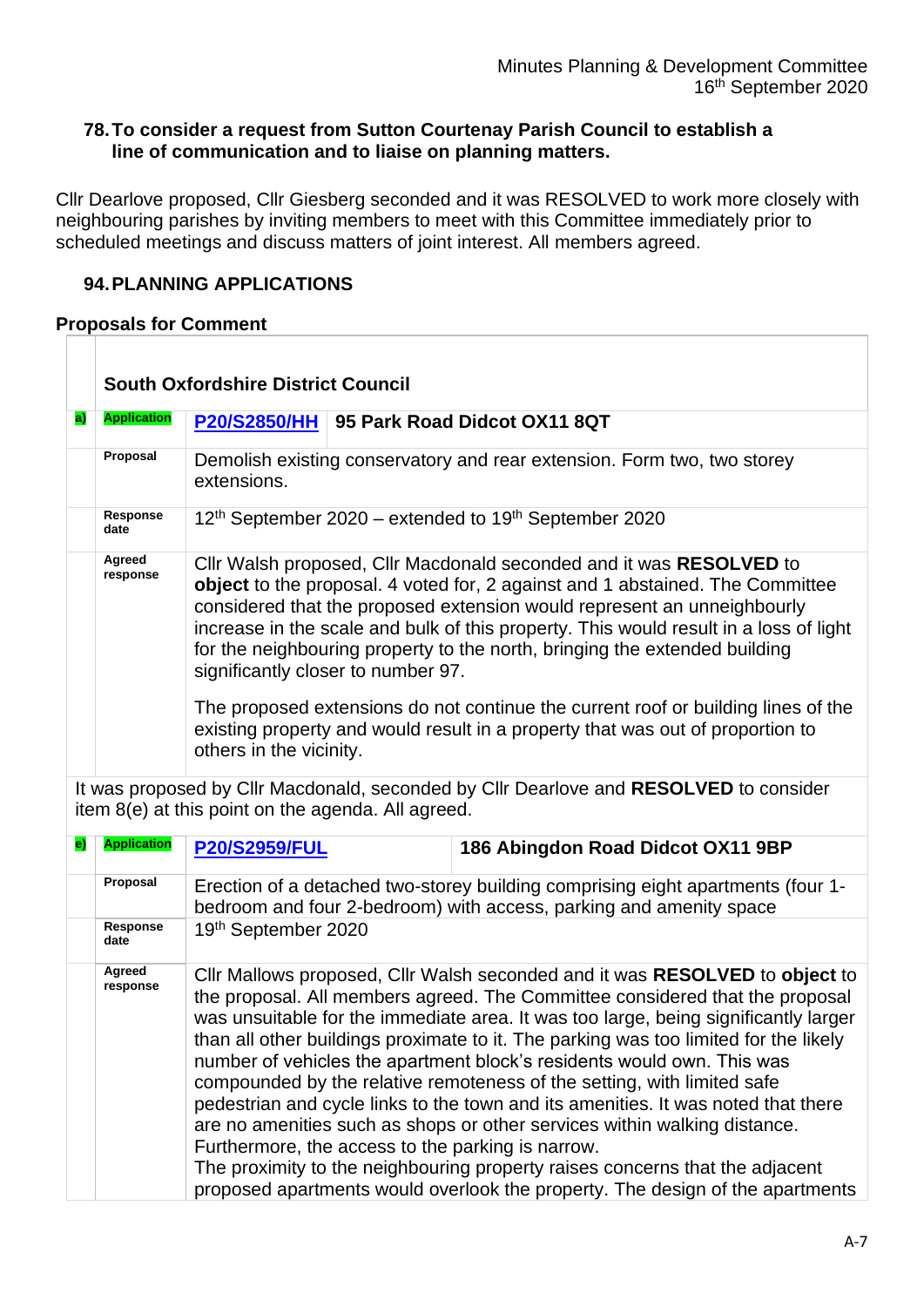| b)           | <b>Application</b>             | themselves raised concerns over the levels of light that would come into some of<br>the apartments, so leaving them dark.<br>Finally, the Committee was concerned that the drainage solutions for the site<br>had not been fully explored. The local drainage ditches were known to fill and<br>overtop in periods of heavy rain being on a clay subsoil. For the same reason,<br>the soakaway drains suggested for water runoff would not be sufficiently<br>effective. For foul and sewerage drainage, a block of eight apartments would put<br>more pressure on the infrastructure that the previously proposed two four-<br>bedroom houses.<br><b>P20/S2763/FUL</b><br>Former Natwest Bank 124 Broadway Didcot |                                                                                                                                                                                                                                                                                                                                                                                                                                                                                                                                                                                                                                                                                                                                                                                                                                                                                                                                                                                                                                                                                                                                                                                                                                                                                                                                                                                                                                                                                                  |  |  |
|--------------|--------------------------------|--------------------------------------------------------------------------------------------------------------------------------------------------------------------------------------------------------------------------------------------------------------------------------------------------------------------------------------------------------------------------------------------------------------------------------------------------------------------------------------------------------------------------------------------------------------------------------------------------------------------------------------------------------------------------------------------------------------------|--------------------------------------------------------------------------------------------------------------------------------------------------------------------------------------------------------------------------------------------------------------------------------------------------------------------------------------------------------------------------------------------------------------------------------------------------------------------------------------------------------------------------------------------------------------------------------------------------------------------------------------------------------------------------------------------------------------------------------------------------------------------------------------------------------------------------------------------------------------------------------------------------------------------------------------------------------------------------------------------------------------------------------------------------------------------------------------------------------------------------------------------------------------------------------------------------------------------------------------------------------------------------------------------------------------------------------------------------------------------------------------------------------------------------------------------------------------------------------------------------|--|--|
|              |                                |                                                                                                                                                                                                                                                                                                                                                                                                                                                                                                                                                                                                                                                                                                                    | <b>OX11 8AD</b>                                                                                                                                                                                                                                                                                                                                                                                                                                                                                                                                                                                                                                                                                                                                                                                                                                                                                                                                                                                                                                                                                                                                                                                                                                                                                                                                                                                                                                                                                  |  |  |
|              | Proposal                       | to create additional residential accommodation                                                                                                                                                                                                                                                                                                                                                                                                                                                                                                                                                                                                                                                                     | Erection of a part single part two-storey roof infill extension with rear roof dormer                                                                                                                                                                                                                                                                                                                                                                                                                                                                                                                                                                                                                                                                                                                                                                                                                                                                                                                                                                                                                                                                                                                                                                                                                                                                                                                                                                                                            |  |  |
|              | Response<br>date               | 11 <sup>th</sup> September 2020 – extended to 19 <sup>th</sup> September 2020                                                                                                                                                                                                                                                                                                                                                                                                                                                                                                                                                                                                                                      |                                                                                                                                                                                                                                                                                                                                                                                                                                                                                                                                                                                                                                                                                                                                                                                                                                                                                                                                                                                                                                                                                                                                                                                                                                                                                                                                                                                                                                                                                                  |  |  |
|              | Agreed<br>response             | from acceptable.<br>three bicycles.<br>ensure the development does not have a negative impact on public health.                                                                                                                                                                                                                                                                                                                                                                                                                                                                                                                                                                                                    | Cllr Macdonald proposed, Cllr Siggers seconded and it was RESOLVED to<br>object to this proposal. 6 members were in favour and 1 against. The<br>Committee considered that the two extra storeys would put greater pressure on<br>the limited amenity space that the developments affords. Flat 2, for example<br>would only have windows at the bottom of a 3-storey high light well which is far<br>There is no space to park cars at the property or in the immediate local area.<br>Occupiers may well have cars and this needs to be considered. There is virtually<br>no outdoor amenity space. The Committee recognises that there are two parks<br>within a 20-minute walk but would point out that many uses an outdoor amenity<br>space at one's dwelling is put to cannot be done in a park - you can't hang your<br>washing out in a park, for example. The plans show space for 3 bicycles. Six<br>flats 1-bedroom flats with no parking could be expected to attract more than<br>The access to the flats was narrow on the ground floor already and is narrower<br>still as the storeys rise. There is no clear demonstration of how people with<br>limited mobility could be expected to access the upper floors.<br>There was no space for bin storage, with the originally proposed 3 flats, the<br>solution of keeping the bins ion the street could have been suitable but for 6 flats<br>it is not. Secure bin storage with access to the street should be a requirement to |  |  |
| C)           | <b>Application</b><br>Proposal | <b>P20/S1968/HH</b>                                                                                                                                                                                                                                                                                                                                                                                                                                                                                                                                                                                                                                                                                                | 14 Yealm Close Didcot Oxon OX11 7XD                                                                                                                                                                                                                                                                                                                                                                                                                                                                                                                                                                                                                                                                                                                                                                                                                                                                                                                                                                                                                                                                                                                                                                                                                                                                                                                                                                                                                                                              |  |  |
|              | Response                       | Conversion of garage into additional living space. Change front elevation from a<br>garage door to a brick wall and window in keeping with the property.                                                                                                                                                                                                                                                                                                                                                                                                                                                                                                                                                           |                                                                                                                                                                                                                                                                                                                                                                                                                                                                                                                                                                                                                                                                                                                                                                                                                                                                                                                                                                                                                                                                                                                                                                                                                                                                                                                                                                                                                                                                                                  |  |  |
|              | date                           | 12 <sup>th</sup> September 2020 - extended to 19 <sup>th</sup> September 2020                                                                                                                                                                                                                                                                                                                                                                                                                                                                                                                                                                                                                                      |                                                                                                                                                                                                                                                                                                                                                                                                                                                                                                                                                                                                                                                                                                                                                                                                                                                                                                                                                                                                                                                                                                                                                                                                                                                                                                                                                                                                                                                                                                  |  |  |
|              | Agreed<br>response             | Cllr Dearlove proposed, Cllr Giesberg seconded and it was RESOLVED to<br>submit a comment. All members agreed. The Committee considered that whilst<br>garages formed part of the parking spaces allotted to each dwelling, they were<br>invariably too small to fit a vehicle so the loss of a garage would have no extra<br>effect on parking problems in the immediate area.                                                                                                                                                                                                                                                                                                                                    |                                                                                                                                                                                                                                                                                                                                                                                                                                                                                                                                                                                                                                                                                                                                                                                                                                                                                                                                                                                                                                                                                                                                                                                                                                                                                                                                                                                                                                                                                                  |  |  |
| $\mathbf{d}$ | <b>Application</b>             | <b>P20/S3029/HH</b>                                                                                                                                                                                                                                                                                                                                                                                                                                                                                                                                                                                                                                                                                                | 11 St Hildas Close Didcot OX11 9UU                                                                                                                                                                                                                                                                                                                                                                                                                                                                                                                                                                                                                                                                                                                                                                                                                                                                                                                                                                                                                                                                                                                                                                                                                                                                                                                                                                                                                                                               |  |  |
|              | Proposal                       | Conversion of the rear section of the garage of 11 St Hilda's Close into a home<br>office, without compliance with condition 4 of planning permission                                                                                                                                                                                                                                                                                                                                                                                                                                                                                                                                                              |                                                                                                                                                                                                                                                                                                                                                                                                                                                                                                                                                                                                                                                                                                                                                                                                                                                                                                                                                                                                                                                                                                                                                                                                                                                                                                                                                                                                                                                                                                  |  |  |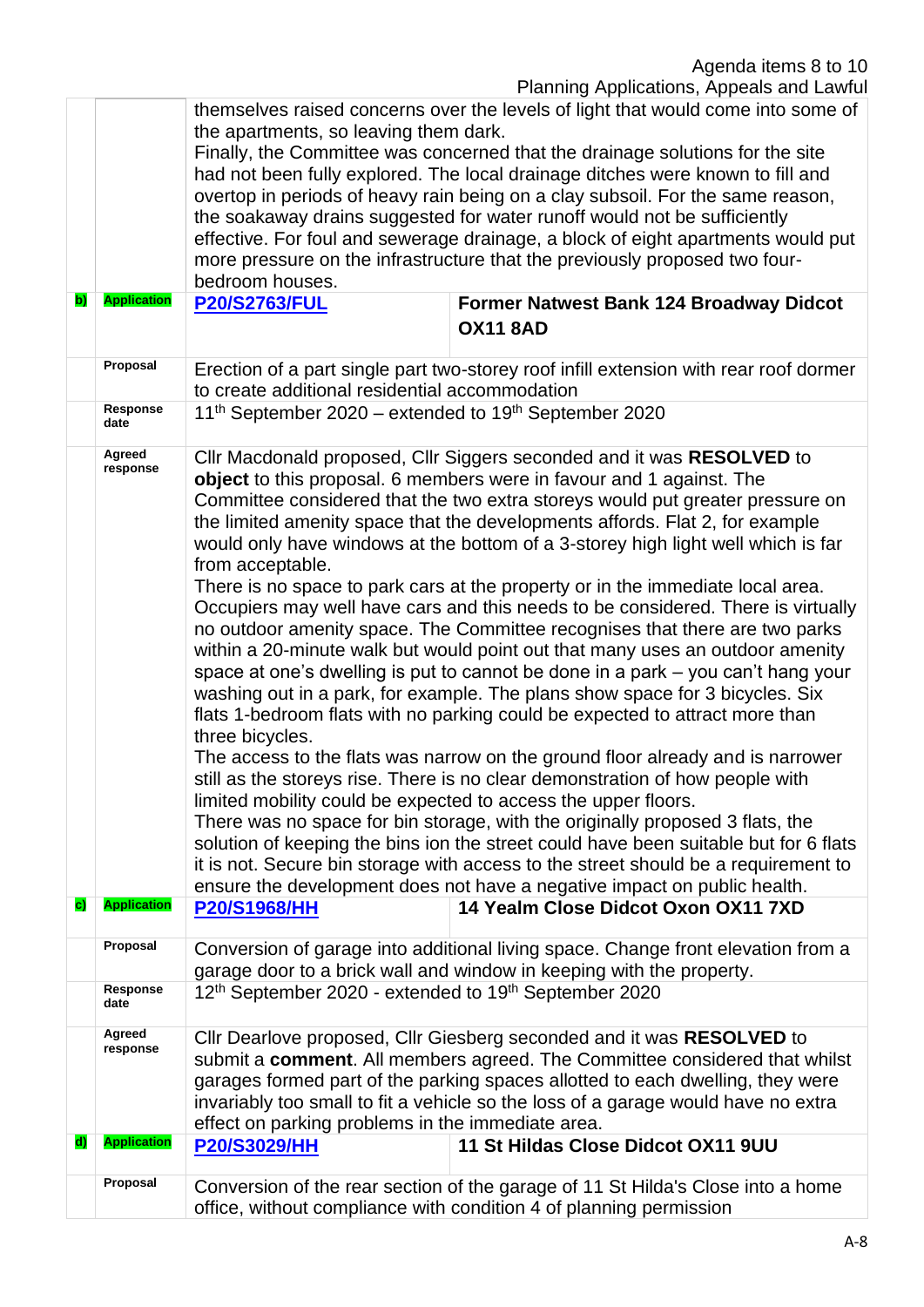|    |                         | P92/W0066/RM. The office space would be ancillary to the dwelling and provide<br>a suitable office space for personal use and home working if necessary. The<br>floor area of the office will be 300 x 283cm leaving 340 x 265cm for the storing of<br>general waste bin, recycling and garden waste bins, bicycle and gardening &<br>DIY tools. The garage is no longer used for parking cars as it is quite narrow and<br>not suitable for modern cars. The property has two parking spaces on the<br>driveway and there will be no effect on the public road. There will be no external<br>alterations to the front of the building and therefore no impact on the street<br>frontage. |  |  |
|----|-------------------------|-------------------------------------------------------------------------------------------------------------------------------------------------------------------------------------------------------------------------------------------------------------------------------------------------------------------------------------------------------------------------------------------------------------------------------------------------------------------------------------------------------------------------------------------------------------------------------------------------------------------------------------------------------------------------------------------|--|--|
|    | <b>Response</b><br>date | 15th September 2020 - extended to 19th September 2020                                                                                                                                                                                                                                                                                                                                                                                                                                                                                                                                                                                                                                     |  |  |
|    | Agreed<br>response      | Cllr Dearlove proposed, Cllr Durman seconded and it was RESOLVED to submit<br>no objection to this proposal. All members agreed.                                                                                                                                                                                                                                                                                                                                                                                                                                                                                                                                                          |  |  |
| f) | <b>Application</b>      | <b>P20/S2687/FUL</b><br><b>Didcot Baptist Church 43 Wantage Road</b><br><b>Didcot OX11 0BS</b>                                                                                                                                                                                                                                                                                                                                                                                                                                                                                                                                                                                            |  |  |
|    | Proposal                | Demolition of two wooden utility sheds. Erection of a prefabricated metal<br>insulated cabin (6m x 2m x 2.4m high) on a new concrete base, to be laid at the<br>rear of an existing brick-built hall at Didcot Baptist Church, within and adjacent to<br>the present church southern boundary fence. The addition of a further window in<br>the said hall, facing the proposed cabin.                                                                                                                                                                                                                                                                                                     |  |  |
|    | Response<br>date        | 18th September 2020                                                                                                                                                                                                                                                                                                                                                                                                                                                                                                                                                                                                                                                                       |  |  |
|    | Agreed<br>response      | Cllr Dearlove proposed, Cllr Macdonald seconded and it was RESOLVED to<br>submit no objection to this proposal. 6 members agreed and 1 abstained.                                                                                                                                                                                                                                                                                                                                                                                                                                                                                                                                         |  |  |
| g) | <b>Application</b>      | 28 Saxons Way Didcot OX11 9RA<br><b>P20/S3106/HH</b>                                                                                                                                                                                                                                                                                                                                                                                                                                                                                                                                                                                                                                      |  |  |
|    | Proposal                | Proposed demolition of the existing conservatory, ground floor rear<br>Extension.                                                                                                                                                                                                                                                                                                                                                                                                                                                                                                                                                                                                         |  |  |
|    | <b>Response</b><br>date | 29th September 2020                                                                                                                                                                                                                                                                                                                                                                                                                                                                                                                                                                                                                                                                       |  |  |
|    | Agreed<br>response      | Cllr Dearlove proposed, Cllr Durman seconded and it was RESOLVED to submit<br>no objection to this proposal. All members agreed.                                                                                                                                                                                                                                                                                                                                                                                                                                                                                                                                                          |  |  |

# **Oxfordshire County Council**

| h) | <b>Application</b> | 12.6.189/JaC                                                                                                                                                                                                                                                                                                                               | <b>Collett (Didcot Industrial Park)</b> |  |
|----|--------------------|--------------------------------------------------------------------------------------------------------------------------------------------------------------------------------------------------------------------------------------------------------------------------------------------------------------------------------------------|-----------------------------------------|--|
|    | Proposal           | To consider OCC plans to introduce No Waiting at Any Time (double yellow<br>lines) in Collett on both sides of the road, from a point 67 metres south of its<br>junction with Hawksworth southwards for 145 metres. (Appendix 2).                                                                                                          |                                         |  |
|    | Response<br>date   | 25th September 2020                                                                                                                                                                                                                                                                                                                        |                                         |  |
|    | Agreed<br>response | Cllr Dearlove proposed, Cllr Macdonald seconded and it was RESOLVED to<br>submit comment for this proposal. All members agreed. The Committee<br>welcomed the plans to install double-yellow line parking restrictions in the area<br>but were concerned that if the restrictions were not enforced, then there would<br>be little change. |                                         |  |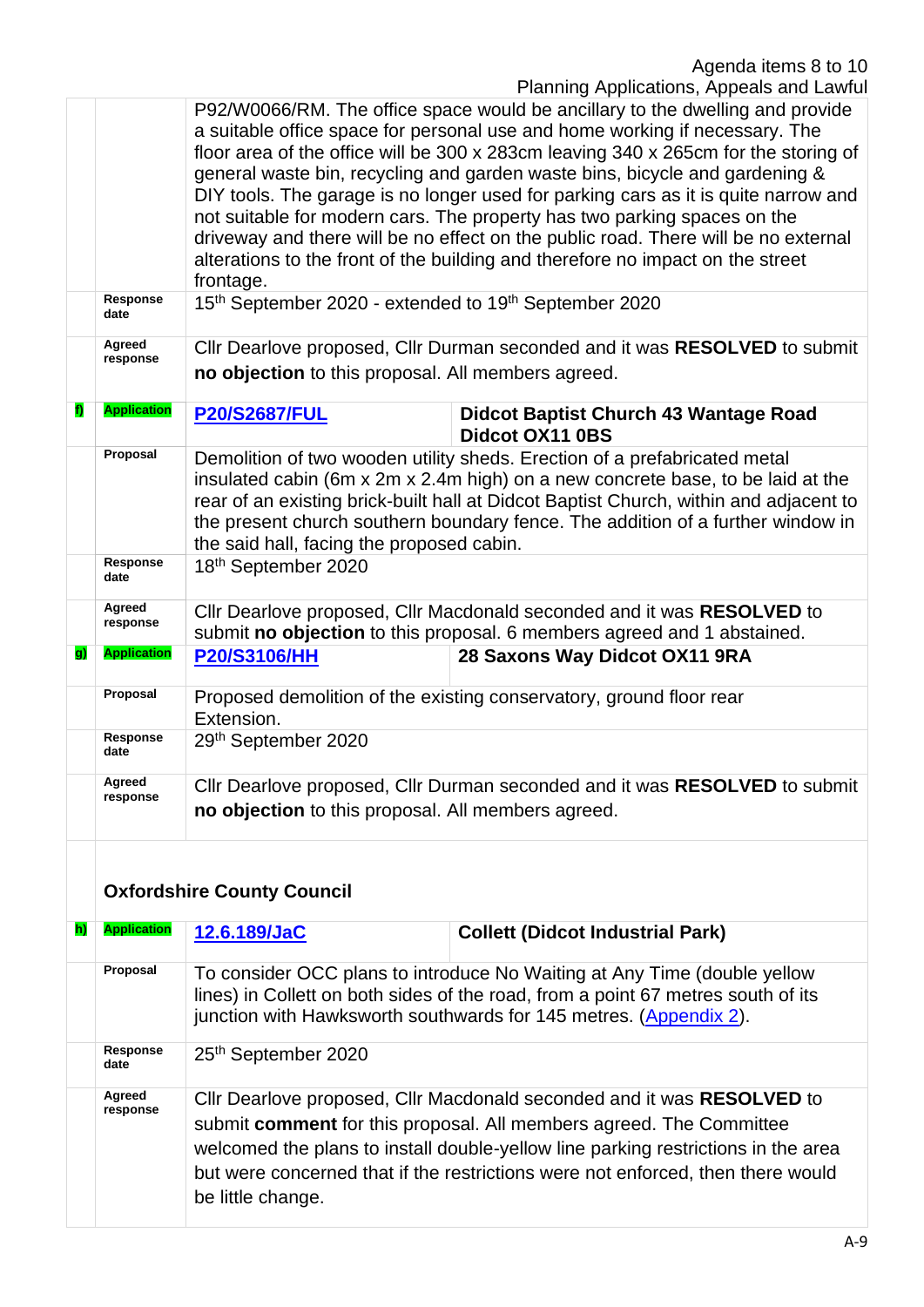#### **95.APPLICATIONS FOR CERTIFICATES OF LAWFUL DEVELOPMENT**

The Committee noted the below listed proposals.

| A) | <b>Application</b> | <b>P20/S2827/LDP</b>   | 4 Sutherland Beck Didcot OX11 7FF                                                                                                      |
|----|--------------------|------------------------|----------------------------------------------------------------------------------------------------------------------------------------|
|    | Proposal           |                        | Certificate of Lawful use to demolish existing conservatory and erect a single<br>storey extension to rear of existing dwelling house. |
| B) | <b>Application</b> | <b>P20/S2783/LDP</b>   | 19 Penpont Water Didcot OX11 7LR                                                                                                       |
|    | Proposal           | to the rear elevation. | Certificate of Lawful use for the installation of a new first floor dormer window                                                      |
| B) | <b>Application</b> | <b>P20/S2869/N5E</b>   | Unit 7 Hawksworth DIDCOT OX11 7HR                                                                                                      |
|    | Proposal           |                        | Change of use from light industrial unit into a leisure facility.                                                                      |

#### **96.PLANNING RESPONSES TO NOTE**

The Committee noted that it had considered the proposal by email and agreed that it had no further comment to make.

| A) | <b>Application</b> | <b>P19/S4416/RM</b>                            | <b>Former Didcot A Power Station Purchas Road</b><br><b>Didcot</b>                                                                                                                                                                                                                                                                                                                                                                                                                                                                                                                                                                                                                                                                                                            |
|----|--------------------|------------------------------------------------|-------------------------------------------------------------------------------------------------------------------------------------------------------------------------------------------------------------------------------------------------------------------------------------------------------------------------------------------------------------------------------------------------------------------------------------------------------------------------------------------------------------------------------------------------------------------------------------------------------------------------------------------------------------------------------------------------------------------------------------------------------------------------------|
|    | Proposal           | Updated EA and Master Plan213042-PL-03 Rev G.) | Reserved Matters application following Outline approval P19/S1967/FUL for<br>the Construction of link road and the realignment of Purchas Road. (as<br>amended by plans and information received 23 March 2020, 15 June 2020<br>and 18 August 2020). (Mixed use redevelopment comprising up to 400<br>dwellings (C3), 110,000ms of Class B2/B8 units, 25,000m2 of Class B1 units,<br>13,000m2 Class A1 units (includes 1,500m2 convenience food store), 150<br>bed Class C1 hotel and 500m2 of Class A3/A4 pub/restaurant, including link<br>road, related open space, landscaping and drainage infrastructure, together<br>with reservation of land for link road and Science Bridge. Cross boundary<br>application Vale of White Horse and South Oxfordshire. As amended by |
|    | Outcome            | of the amendment.                              | Four members of the Committee responded by email to say they did not see<br>any reason to revise the Committee's most recent comment, given the nature                                                                                                                                                                                                                                                                                                                                                                                                                                                                                                                                                                                                                        |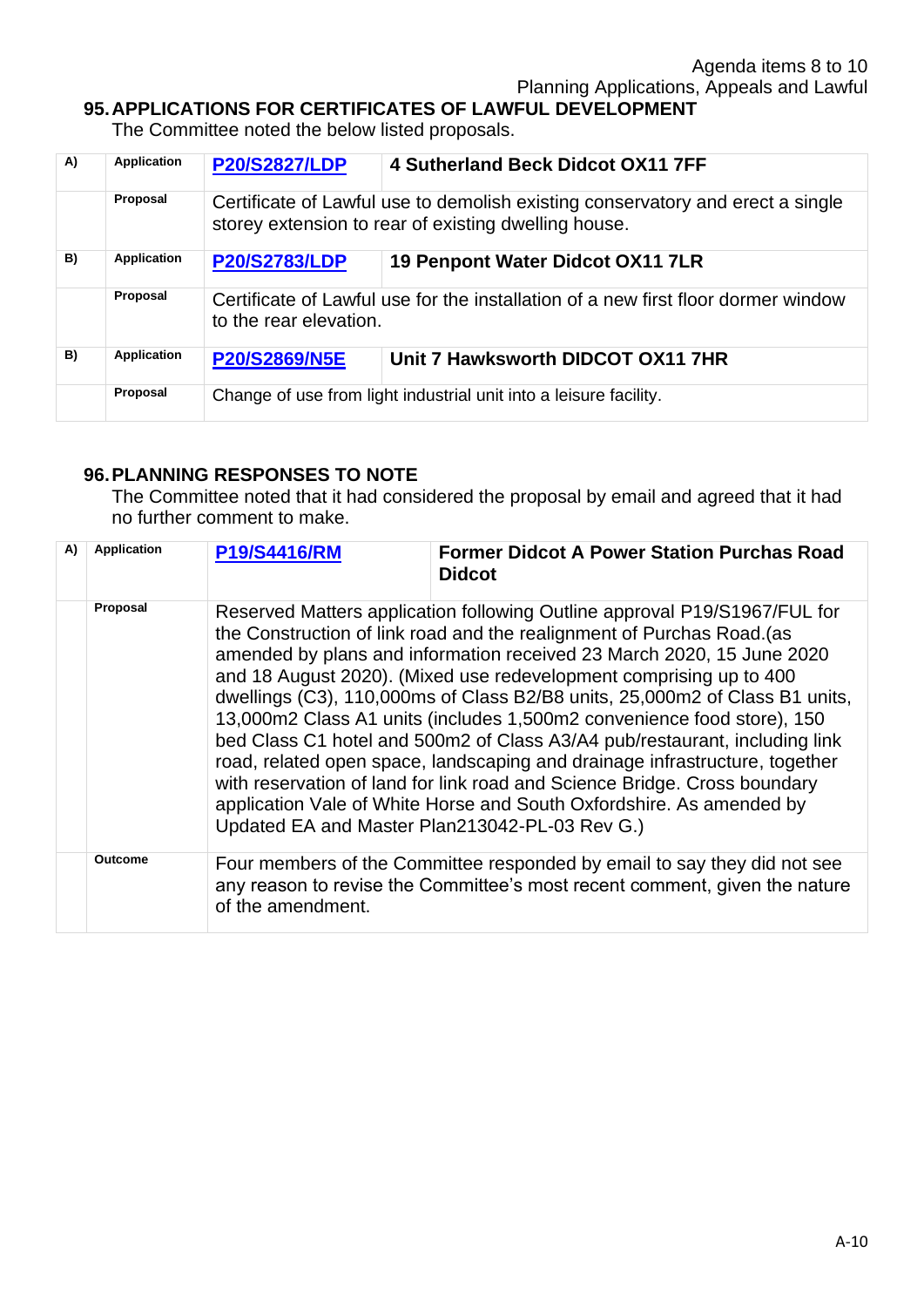#### **97.APPLICATIONS APPROVED**

The Committee noted the below listed approvals.

#### **South Oxfordshire**

| <b>Didcot Town Council's recommendation</b>                                                                                                                                                                                                                                                      | <b>Planning Application</b><br><b>Number</b> | <b>Proposal and Address</b>                                                                                                                                                                                      |
|--------------------------------------------------------------------------------------------------------------------------------------------------------------------------------------------------------------------------------------------------------------------------------------------------|----------------------------------------------|------------------------------------------------------------------------------------------------------------------------------------------------------------------------------------------------------------------|
| Objection on grounds of:<br>Distance of the proposed annexe dwelling<br>from the<br>road, approximately 80m, would cause<br>access problems for emergency<br>personnel. The proposed structure is<br>close to the surrounding fences on 3<br>sides, restricting access should it be<br>required. | <b>P20/S1708/HH</b>                          | 70 Norreys Road Didcot OX11 0AN<br>Proposed outbuilding for use as a self-contained<br>annex. To comprise a bedroom, kitchen / living<br>room, WC and shower room for use by elderly<br>relatives when visiting. |
| Single access/egress from the annexe. No<br>separate fire exit is included.                                                                                                                                                                                                                      |                                              |                                                                                                                                                                                                                  |
| Concern that the proposal was not for an<br>annexe, but for a                                                                                                                                                                                                                                    |                                              |                                                                                                                                                                                                                  |
| separate self-contained dwelling.<br>Unneighbourly. As above, it is close to the<br>surrounding fences on three sides. As<br>shown by 3D view 2 submitted, the<br>structure would be higher than the current<br>fence tops. It would be visible from many<br>gardens away.                       |                                              |                                                                                                                                                                                                                  |
| Access for maintenance is a cause for<br>concern. Again, being close to the fence<br>borders on                                                                                                                                                                                                  |                                              |                                                                                                                                                                                                                  |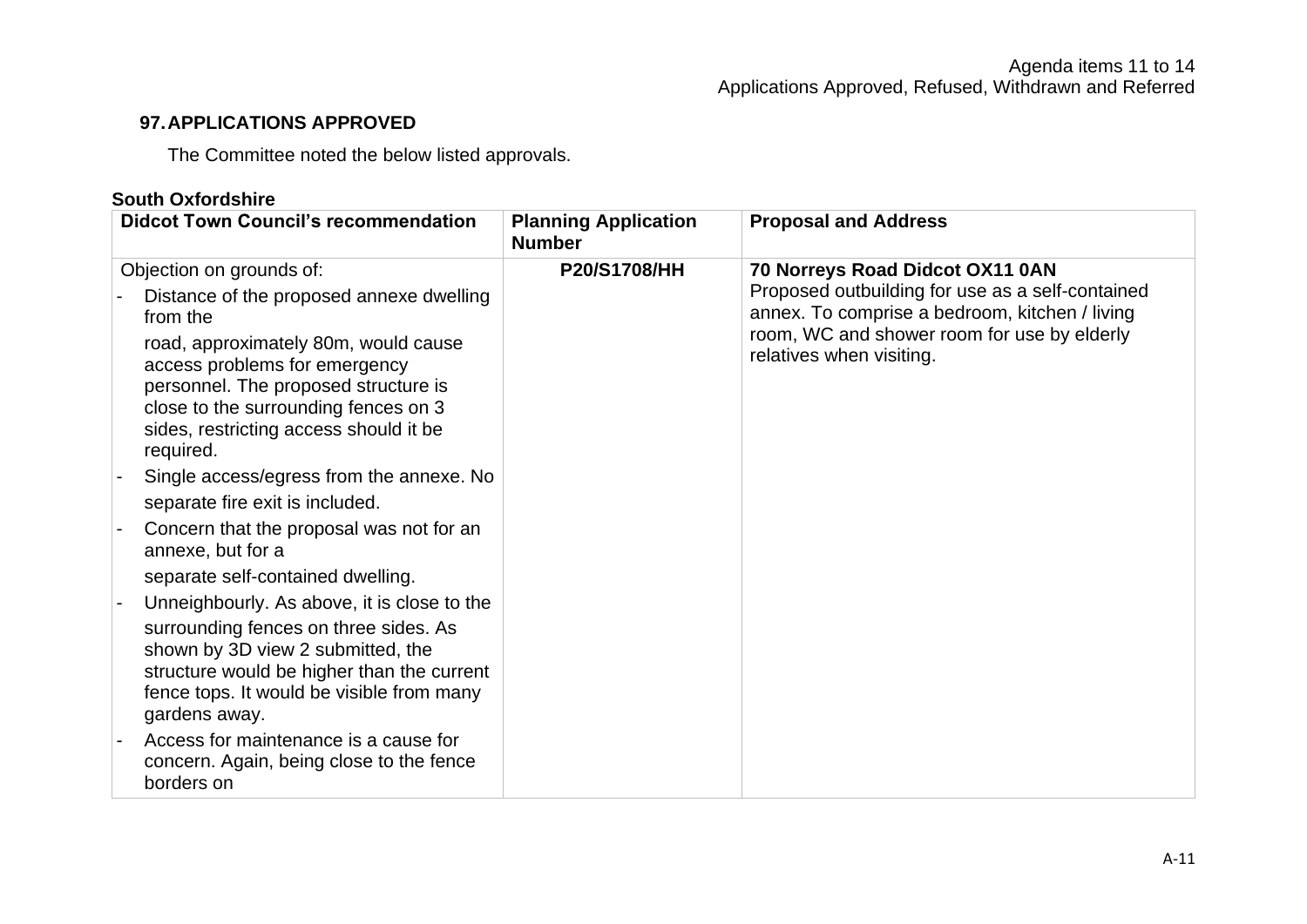| 3 sides, the sides and rear would be hard<br>to access for the purposes of<br>maintenance.                              |                      |                                                                                                                                                                                    |
|-------------------------------------------------------------------------------------------------------------------------|----------------------|------------------------------------------------------------------------------------------------------------------------------------------------------------------------------------|
| No objections                                                                                                           | <b>P20/S2056/FUL</b> | 26 Manor Road Didcot OX11 7JY                                                                                                                                                      |
|                                                                                                                         |                      | New barn-style dwelling together with associated<br>access, garden and other related works.                                                                                        |
| No objections                                                                                                           | <b>P20/S2020/HH</b>  | 3 Pixton Close Didcot OX11 0BX                                                                                                                                                     |
|                                                                                                                         |                      | First floor rear extension creating a new bedroom.<br>Demolish existing garage and erect a new timber<br>framed storeroom to rear of garden area. New porch<br>to front elevation. |
| No objections                                                                                                           | <b>P20/S2284/HH</b>  | 58 Edinburgh Drive Didcot OX11 7HU                                                                                                                                                 |
|                                                                                                                         |                      | Infill of existing ground floor entrance door with new<br>WC. Highway crossover extended and boundary<br>wall adapted.                                                             |
| Comment that the Council expect that the                                                                                | P20/S1664/HH         | 8 Meadow Way Didcot OX11 0AU                                                                                                                                                       |
| applicant would be responsible for the<br>relocation of the lamppost to reduce the<br>possibility of vehicle collision. |                      | Extended dropped kerb                                                                                                                                                              |
| No objections                                                                                                           | P20/S2188/HH         | 37 Wheatfields Didcot OX11 0BQ                                                                                                                                                     |
|                                                                                                                         |                      | Timber framed summerhouse in rear garden                                                                                                                                           |
| No objections                                                                                                           | P20/S2216/HH         | 29 Edinburgh Drive Didcot OX11 7HS                                                                                                                                                 |
|                                                                                                                         |                      | Demolition of outbuildings. Erection of new two<br>storey side and single storey rear extensions. Drop<br>kerb to highway to facilitate new parking space to be<br>created.        |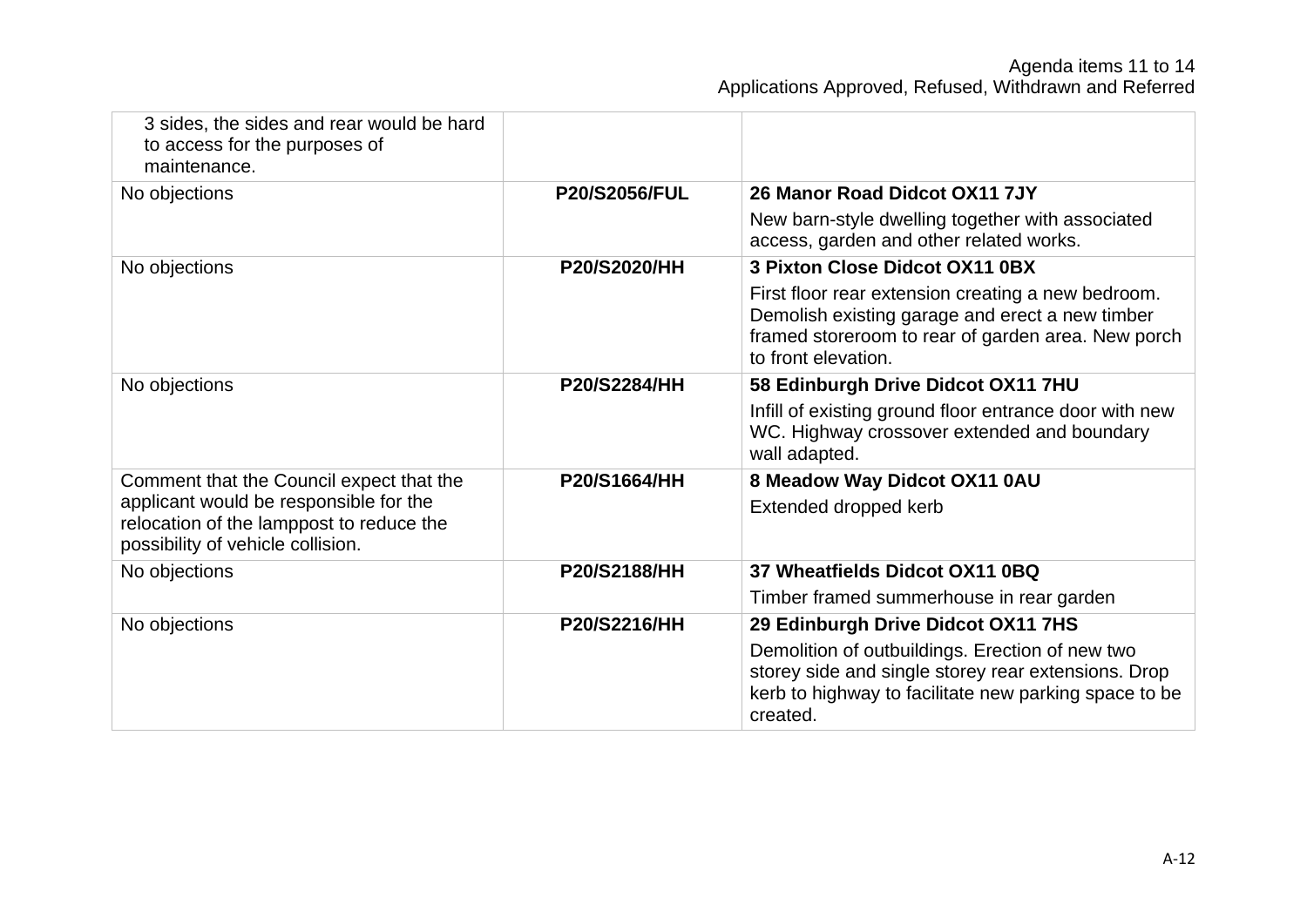#### **98.APPLICATIONS REFUSED**

#### **The Committee noted the below listed refusals.**

#### **South Oxfordshire**

| <b>Didcot Town Council's</b><br>recommendation                  | <b>Planning</b><br><b>Application</b><br><b>Number</b> | <b>Address</b>                                                                                                        |
|-----------------------------------------------------------------|--------------------------------------------------------|-----------------------------------------------------------------------------------------------------------------------|
| Objection on grounds of:<br>Traffic & Highway<br>safety         | <b>P20/S0365/FUL</b>                                   | <b>Land off Brasenose Road and</b><br><b>Freeman Road Didcot</b><br>Oxfordshire, OX11 7BP                             |
| Amenity considerations<br><b>Previous Planning</b><br>decisions |                                                        | Proposed construction of four<br>terraced three-storey dwellings<br>and one                                           |
| Parking spaces                                                  |                                                        | detached two-storey dwelling.<br>(As amended by revised<br><b>Ownership Certificate B</b><br>received 20 April 2020). |

#### **99.APPLICATIONS WITHDRAWN**

The Committee noted the below listed withdrawals.

#### **South Oxfordshire**

| <b>Didcot Town Council's</b><br>recommendation                            | <b>Planning Application</b><br><b>Number</b> | <b>Proposal and Address</b>                                                                                                                                |
|---------------------------------------------------------------------------|----------------------------------------------|------------------------------------------------------------------------------------------------------------------------------------------------------------|
| Objection on grounds of:<br>Traffic & Highway<br>safety<br>Amenity        | <b>P20/S0369/FUL</b>                         | <b>Land off Brasenose</b><br><b>Road and Freeman</b><br><b>Road Didcot</b><br>Oxfordshire                                                                  |
| considerations<br><b>Previous Planning</b><br>decisions<br>Parking spaces |                                              | Proposed construction of<br>three two-storey<br>detached dwellings. (As<br>amended by revised<br><b>Ownership Certificate B</b><br>received 20 April 2020) |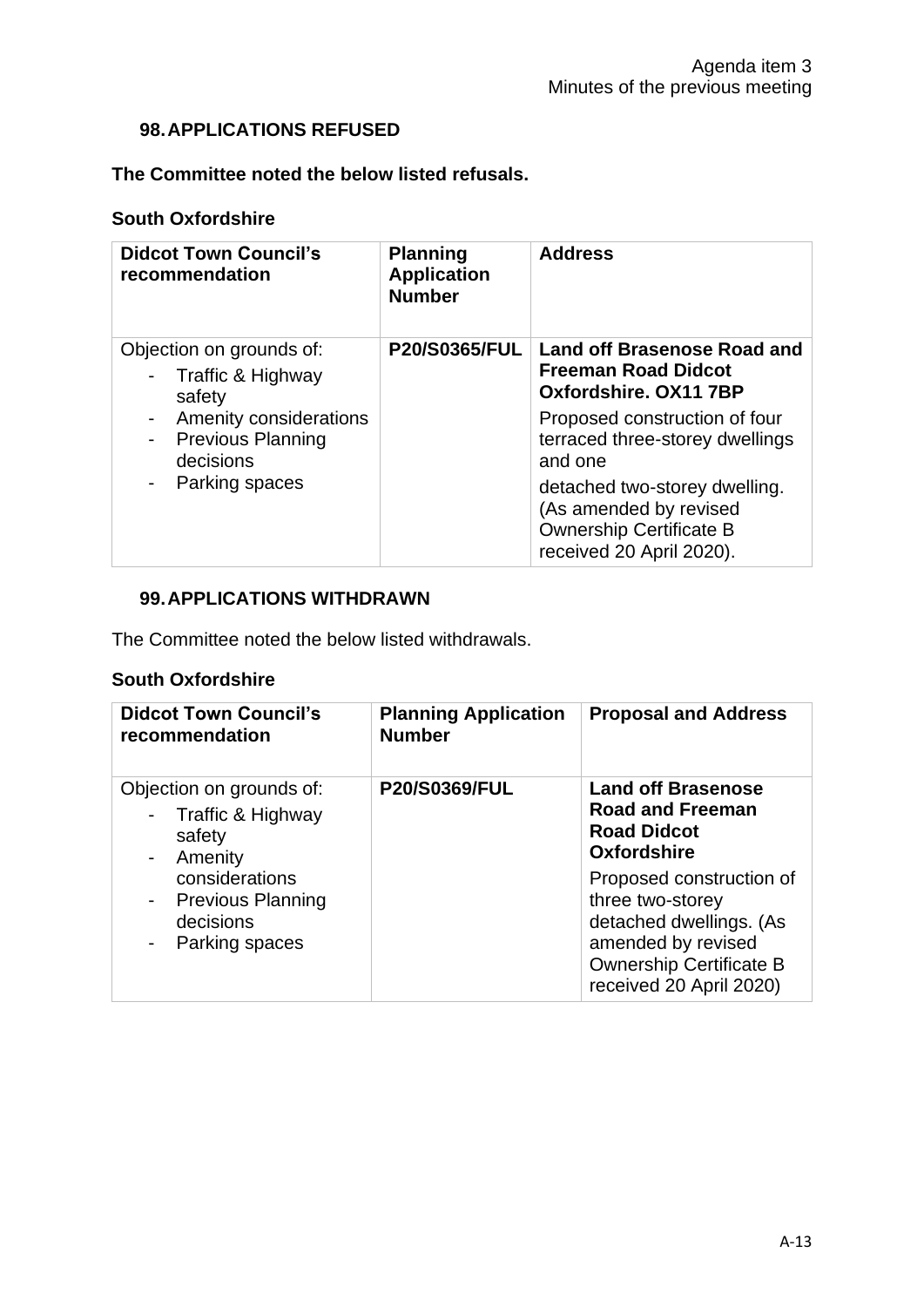#### **100. APPLICATIONS REFERRED**

**The Committee noted that no applications had been referred.**

#### **South Oxfordshire District Council**

| <b>Didcot Town</b><br>Council's<br>recommendation | <b>Planning</b><br><b>Application</b><br><b>Number</b> | <b>Address</b> | <b>South</b><br><b>Oxfordshire</b><br><b>District Council</b><br>Officer's<br>recommendation |
|---------------------------------------------------|--------------------------------------------------------|----------------|----------------------------------------------------------------------------------------------|
| <b>None</b>                                       |                                                        |                |                                                                                              |

The meeting closed at 20:50.

Signed: ……………………………………… Dated: ……………………………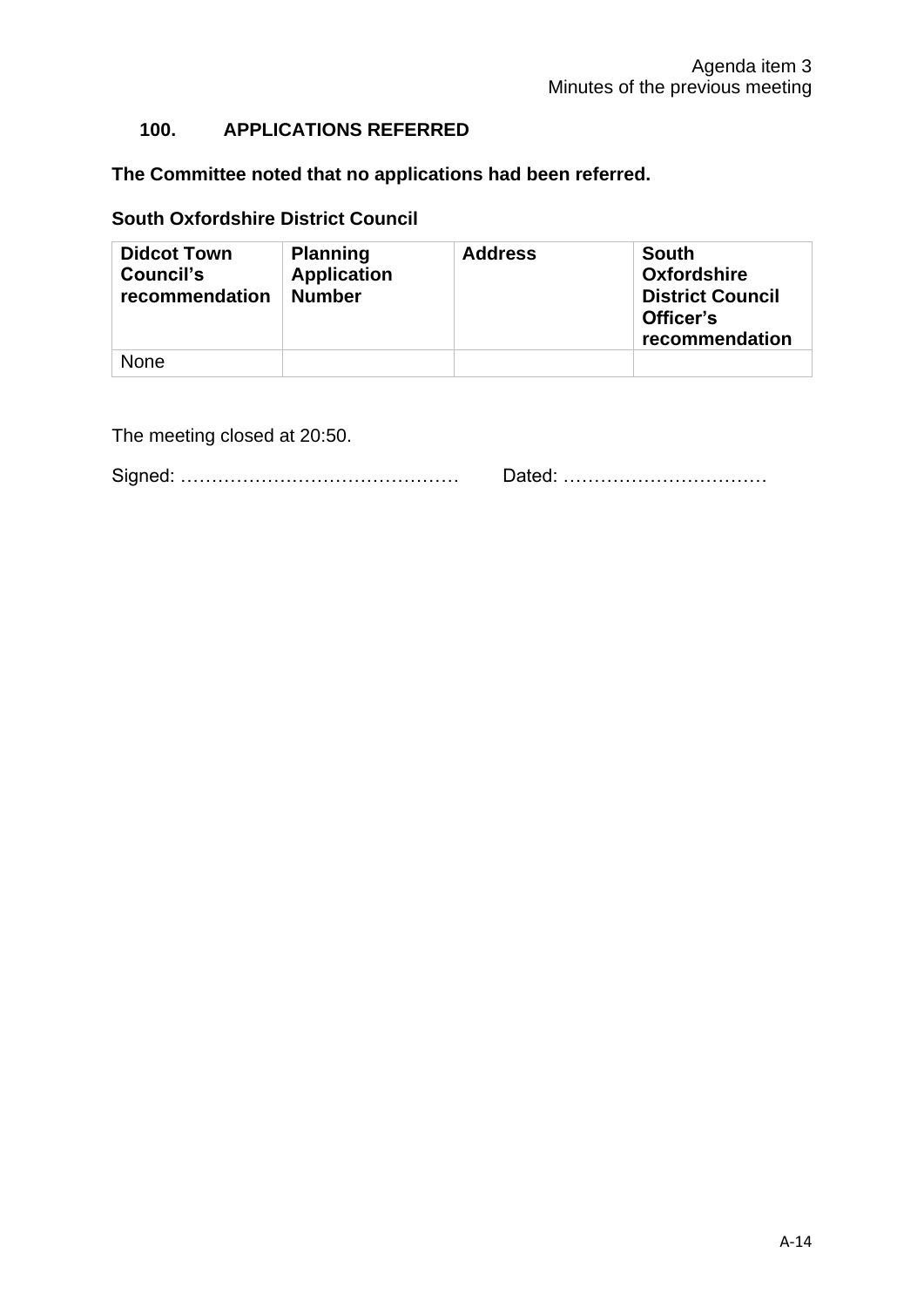**4. Questions on the minutes as to the progress of any item (progress report).**

| Meeting    | Progress                                                                                                                                                   | <b>Next Steps</b>      | Responsible    |
|------------|------------------------------------------------------------------------------------------------------------------------------------------------------------|------------------------|----------------|
| 16.09.2020 | Responses submitted as<br>resolved                                                                                                                         | N/A                    | N/A            |
| 16.09.2020 | Meetings arranged for<br>working party to respond recommended<br>to the Government White response for<br>Paper Consultation,<br>"Planning for the Future". | Receive the<br>noting. | Working Group. |

- **5. To note the minutes of Traffic Advisory Group meeting held on the 8th September 2020.**
- **6. To consider the Committee's budget for FY 2021-22. (attached report).**
- **7. To receive an update from the Government White Paper Consultation, "Planning for the Future" working group.**
- **8. To note registration of an existing commercial address. Kumon, Unit 1D Market Place, DIDCOT OX11 7LE**



**9. To consider responding to the SODC [Local Plan Main Modifications](support:%20Pitched%20roofs%20improve%20the%20street%20scene.%09P20/S2420/HH%09Remove%20concrete%20flat%20roof%20on%20garage,%20replace%20with%20pitched%20roof.) Consultation (attached report).**

The Proposed Main Modifications consultation runs from 21<sup>st</sup> September until midnight on 2<sup>nd</sup> November 2020.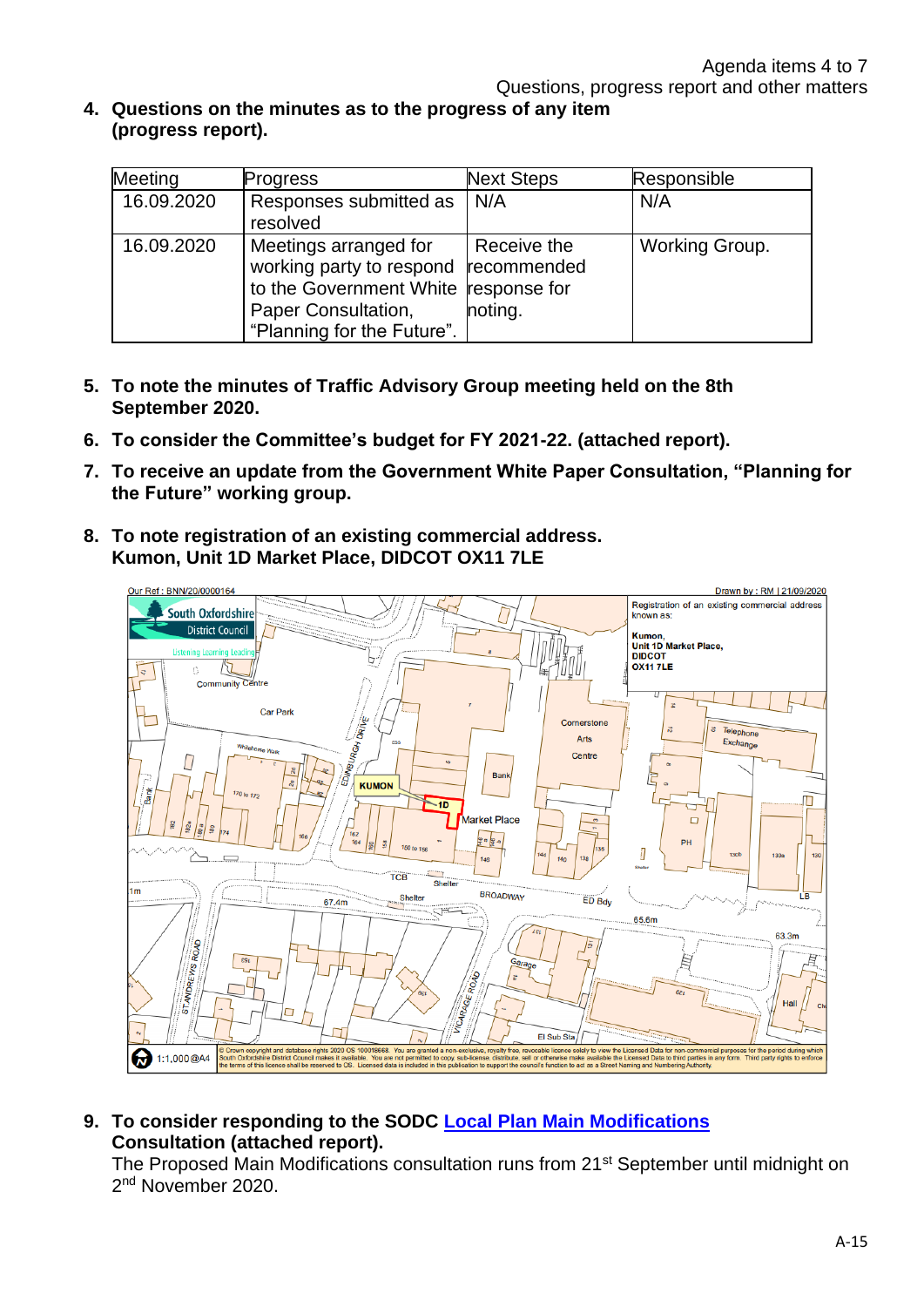#### **10.PLANNING APPLICATIONS**

#### **Proposals for Comment**

|    |                                     | <b>South Oxfordshire District Council</b>                                                                                                                                                                                                                                                                                                                                                                                                                                                                                                                                                                                                                                                                                                                                                                                                                                                                                                                                                                                                                                                                                                                                                                                                                                                                                                                                                                                                                                                         |                                                                               |  |
|----|-------------------------------------|---------------------------------------------------------------------------------------------------------------------------------------------------------------------------------------------------------------------------------------------------------------------------------------------------------------------------------------------------------------------------------------------------------------------------------------------------------------------------------------------------------------------------------------------------------------------------------------------------------------------------------------------------------------------------------------------------------------------------------------------------------------------------------------------------------------------------------------------------------------------------------------------------------------------------------------------------------------------------------------------------------------------------------------------------------------------------------------------------------------------------------------------------------------------------------------------------------------------------------------------------------------------------------------------------------------------------------------------------------------------------------------------------------------------------------------------------------------------------------------------------|-------------------------------------------------------------------------------|--|
| a) | <b>Application</b>                  | 16 Barnes Road Didcot OX11 8JL<br>P20/S3014/FUL                                                                                                                                                                                                                                                                                                                                                                                                                                                                                                                                                                                                                                                                                                                                                                                                                                                                                                                                                                                                                                                                                                                                                                                                                                                                                                                                                                                                                                                   |                                                                               |  |
|    | Proposal                            | Fenestration alterations.                                                                                                                                                                                                                                                                                                                                                                                                                                                                                                                                                                                                                                                                                                                                                                                                                                                                                                                                                                                                                                                                                                                                                                                                                                                                                                                                                                                                                                                                         | Change of use from a 6-bed HMO (use-class C4) to a 9-bed Sui Generis HMO.     |  |
|    | Response<br>date                    | 1st October 2020 – extension approved to 12 <sup>th</sup> October 2020                                                                                                                                                                                                                                                                                                                                                                                                                                                                                                                                                                                                                                                                                                                                                                                                                                                                                                                                                                                                                                                                                                                                                                                                                                                                                                                                                                                                                            |                                                                               |  |
| b) | <b>Application</b>                  | P20/S3104/HH                                                                                                                                                                                                                                                                                                                                                                                                                                                                                                                                                                                                                                                                                                                                                                                                                                                                                                                                                                                                                                                                                                                                                                                                                                                                                                                                                                                                                                                                                      | 5 Haydon Road Didcot Oxon OX11 7JB                                            |  |
|    | Proposal                            |                                                                                                                                                                                                                                                                                                                                                                                                                                                                                                                                                                                                                                                                                                                                                                                                                                                                                                                                                                                                                                                                                                                                                                                                                                                                                                                                                                                                                                                                                                   | Demolition of existing extension: erection of a single storey rear extension. |  |
|    | Response<br>date                    | $3rd$ October 2020 – extension approved to 12 <sup>th</sup> October 2020                                                                                                                                                                                                                                                                                                                                                                                                                                                                                                                                                                                                                                                                                                                                                                                                                                                                                                                                                                                                                                                                                                                                                                                                                                                                                                                                                                                                                          |                                                                               |  |
| c) | <b>Application</b>                  | P20/S3310/HH                                                                                                                                                                                                                                                                                                                                                                                                                                                                                                                                                                                                                                                                                                                                                                                                                                                                                                                                                                                                                                                                                                                                                                                                                                                                                                                                                                                                                                                                                      | 4 Mowbray Road Didcot OX11 8SS                                                |  |
|    | Proposal                            | Demolition of existing conservatory, construction of new single storey rear<br>extension with associated internal alterations. Alterations to existing outbuilding.<br>Revision to approval P19/S3267/HH due to location of a Lateral Drain.                                                                                                                                                                                                                                                                                                                                                                                                                                                                                                                                                                                                                                                                                                                                                                                                                                                                                                                                                                                                                                                                                                                                                                                                                                                      |                                                                               |  |
|    | Response<br>date                    | 10 <sup>th</sup> October 2020 – extension requested to 12 <sup>th</sup> October 2020                                                                                                                                                                                                                                                                                                                                                                                                                                                                                                                                                                                                                                                                                                                                                                                                                                                                                                                                                                                                                                                                                                                                                                                                                                                                                                                                                                                                              |                                                                               |  |
| d) | <b>Application</b>                  | <b>P20/S2255/FUL</b><br>Amendment 1                                                                                                                                                                                                                                                                                                                                                                                                                                                                                                                                                                                                                                                                                                                                                                                                                                                                                                                                                                                                                                                                                                                                                                                                                                                                                                                                                                                                                                                               | 47 Lynmouth Road Didcot OX11 8PW                                              |  |
|    | Proposal<br><b>Response</b><br>date | New Dwelling (As amended by Drawing PL01 Rev B altering the garden sizes of<br>the existing and proposed dwelling)<br>DTC previous response: The Council objects to the proposal on grounds of:<br>Over-development: The Committee notes that the properties along Lynmouth Road were designed<br>and built as 3-bedroom dwellings rather than 2-bedroom, as indicated in the proposal paperwork.<br>This is relevant as a 3-bedroom dwelling requires more amenity space than a two-bedroom one,<br>100m2 rather than 50m2. This concern is compounded in then case of number 45, which has<br>already been significantly extended. The Council is concerned that the property would lack the<br>required amenity space, and remains uninformed as the proposer did not indicate the space for<br>that property in the application.<br>Unneighbourly: the street scene on Glebe Road would be negatively impacted. Currently a<br>relatively narrow access to the garage would be widened. Cars would continue to be parked but<br>this area would become the property's front garden, with the potential to change the aesthetic that<br>garden's provide.<br>Highways and parking: The proposal would remove the parking for number 47. Whilst it includes<br>the possibility of including parking at the front of the existing property, the property is adjacent to<br>the junction and amended parking could cause safety and access issues.<br>Original date: 5 <sup>th</sup> October 2020 |                                                                               |  |
|    |                                     | Extended to: 12 <sup>th</sup> October 2020                                                                                                                                                                                                                                                                                                                                                                                                                                                                                                                                                                                                                                                                                                                                                                                                                                                                                                                                                                                                                                                                                                                                                                                                                                                                                                                                                                                                                                                        |                                                                               |  |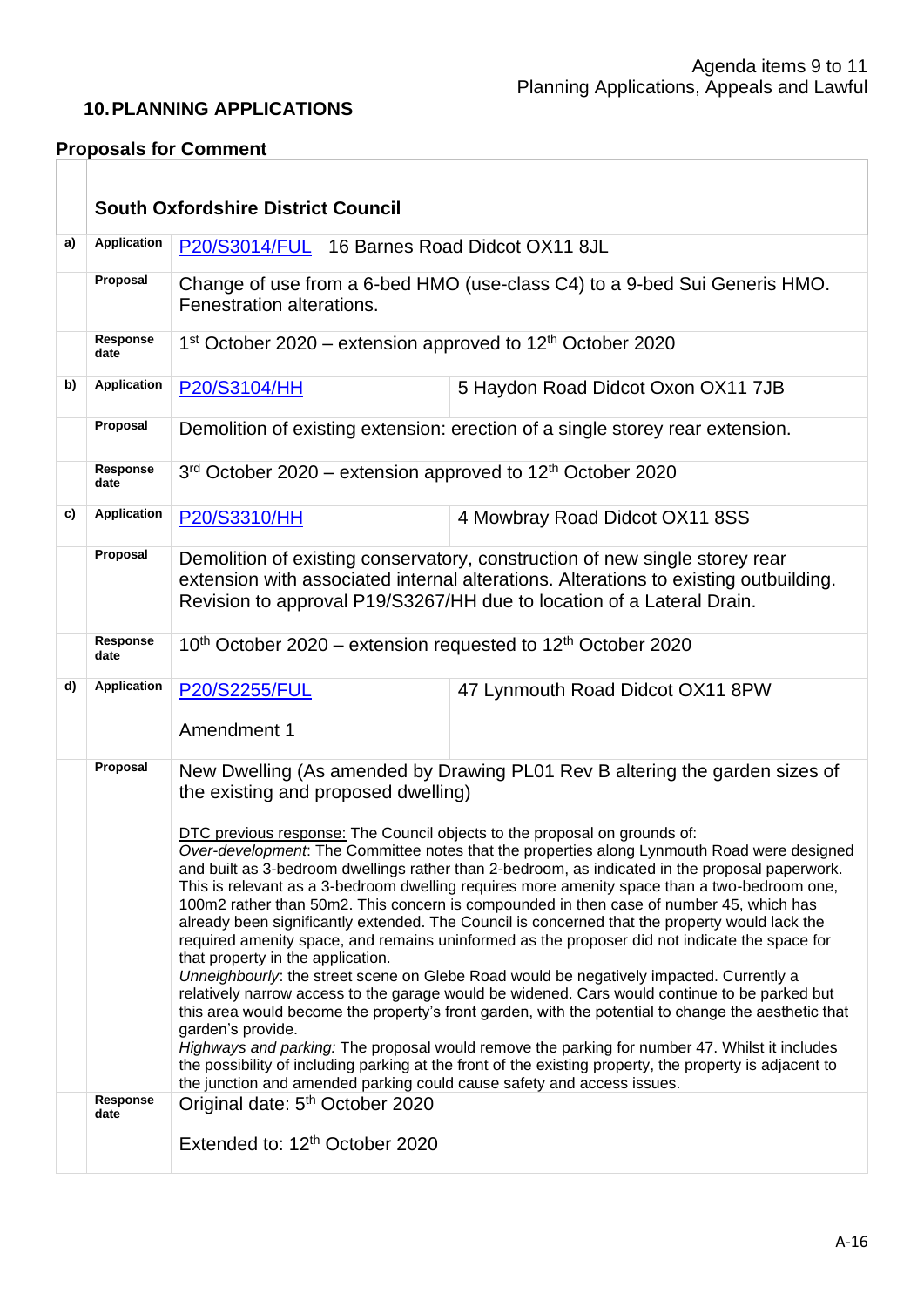Agenda items 9 to 11

|    |                         |                                                                                                                                                                                                                                                                                                     | Planning Applications, Appeals and Lawful                  |  |
|----|-------------------------|-----------------------------------------------------------------------------------------------------------------------------------------------------------------------------------------------------------------------------------------------------------------------------------------------------|------------------------------------------------------------|--|
| e) | Application             | <b>P20/S2763/FUL</b>                                                                                                                                                                                                                                                                                | Former Natwest Bank 124 Broadway Didcot<br><b>OX11 8AD</b> |  |
|    | Amended<br>Proposal     | Amendment: No. 1 - dated 24th September 2020<br>Erection of a part single part two-storey roof infill extension with rear roof<br>dormer to create additional residential accommodation.<br>(as amplified by email from agent dated 24 September 2020 in relation to Town<br>Council's objections). |                                                            |  |
|    | Response<br>date        | 13 <sup>th</sup> October 2020                                                                                                                                                                                                                                                                       |                                                            |  |
| f) | Application             | P20/S3336/HH                                                                                                                                                                                                                                                                                        | 52 Ottery Way Didcot OX11 7UG                              |  |
|    | Proposal                | Part single/two storey rear extension                                                                                                                                                                                                                                                               |                                                            |  |
|    | <b>Response</b><br>date | 21 <sup>st</sup> October 2020                                                                                                                                                                                                                                                                       |                                                            |  |
| g) | <b>Application</b>      | P20/S3222/FUL                                                                                                                                                                                                                                                                                       | 50 Bluebell Lane Didcot OX11 6GN                           |  |
|    | Proposal                | Change of use of land from drainage to residential, whilst retaining<br>drainage function(ditch). Install covered decking area over drainage ditch and<br>remove fence between house and rear boundary. Erection of fence on raise<br>platform. Repositioning of access gate for ditch maintenance. |                                                            |  |
|    | <b>Response</b><br>date | 22 <sup>nd</sup> October 2020                                                                                                                                                                                                                                                                       |                                                            |  |
| h) | <b>Application</b>      | P20/S3410/HH                                                                                                                                                                                                                                                                                        | 26 Portway Didcot OX11 0BE                                 |  |
|    | Proposal                | Single storey extension at the front.                                                                                                                                                                                                                                                               |                                                            |  |
|    | <b>Response</b><br>date | 22 <sup>nd</sup> October 2020                                                                                                                                                                                                                                                                       |                                                            |  |
| i) | <b>Application</b>      | P20/S2915/HH                                                                                                                                                                                                                                                                                        | 22 Portway Didcot OX11 0BE                                 |  |
|    | Proposal                | Small single storey extension to the front and conversion of garage<br>(storage)                                                                                                                                                                                                                    |                                                            |  |
|    | Response<br>date        | 22 <sup>nd</sup> October 2020                                                                                                                                                                                                                                                                       |                                                            |  |
| j) | <b>Application</b>      | P20/S3414/HH                                                                                                                                                                                                                                                                                        | 28 Portway Didcot OX11 0BE                                 |  |
|    | Proposal                | Single storey extension at the front.                                                                                                                                                                                                                                                               |                                                            |  |
|    | Response<br>date        | 22 <sup>nd</sup> October 2020                                                                                                                                                                                                                                                                       |                                                            |  |

#### **11.APPLICATIONS FOR CERTIFICATES OF LAWFUL DEVELOPMENT**

| A) | <b>Application</b> | P20/S3323/LDP                                                                                                                                                                                                                  | 29 Sorrel Crescent Didcot OX11 6HQ                                         |
|----|--------------------|--------------------------------------------------------------------------------------------------------------------------------------------------------------------------------------------------------------------------------|----------------------------------------------------------------------------|
|    | Proposal           |                                                                                                                                                                                                                                | Certificate of Lawful use for a single storey rear conservatory extension. |
| B) | Application        | P20/S3029/HH                                                                                                                                                                                                                   | 11 St Hildas Close Didcot OX11 9UU                                         |
|    | Proposal           | For information only.<br>Amendment: No. 1 - dated 24th September 2020<br>Conversion of the rear section of the garage of 11 St Hilda's Close into a<br>home office, without compliance with condition 4 of planning permission |                                                                            |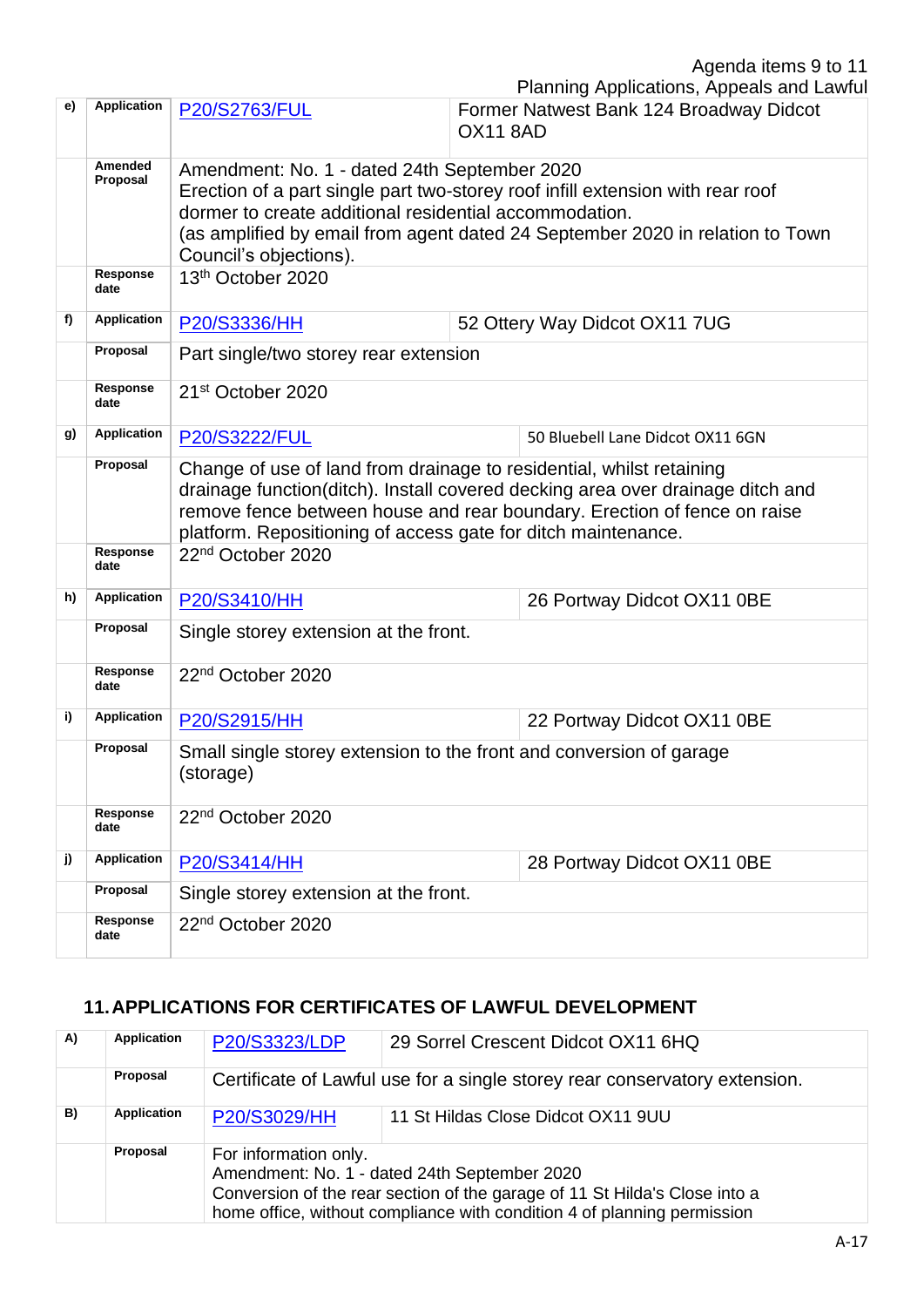P92/W0066/RM. The office space would be ancillary to the dwelling and provide a suitable office space for personal use and home working if necessary. The floor area of the office will be 300 x 283cm leaving 340 x 265cm for the storing of general waste bin, recycling and garden waste bins, bicycle and gardening & DIY tools. The garage is no longer used for parking cars as it is quite narrow and not suitable for modern cars. The property has two parking spaces on the driveway and there will be no effect on the public road. There will be no external alterations to the front of the building and therefore no

impact on the street frontage. (as amended by plan RFP-1424-WW-B1-00-A-0000-B which amends the site plan excluding highway land)

| B) | Application | <b>P20/S3320/LDP</b> | 86 Oxford Crescent DIDCOT Oxon OX11 7AX |
|----|-------------|----------------------|-----------------------------------------|
|    | Proposal    | New fence            |                                         |

#### **12.PLANNING APPEALS**

| A) | <b>Application</b> | <b>None</b> |  |
|----|--------------------|-------------|--|
|    | Proposal           |             |  |
|    | Outcome            |             |  |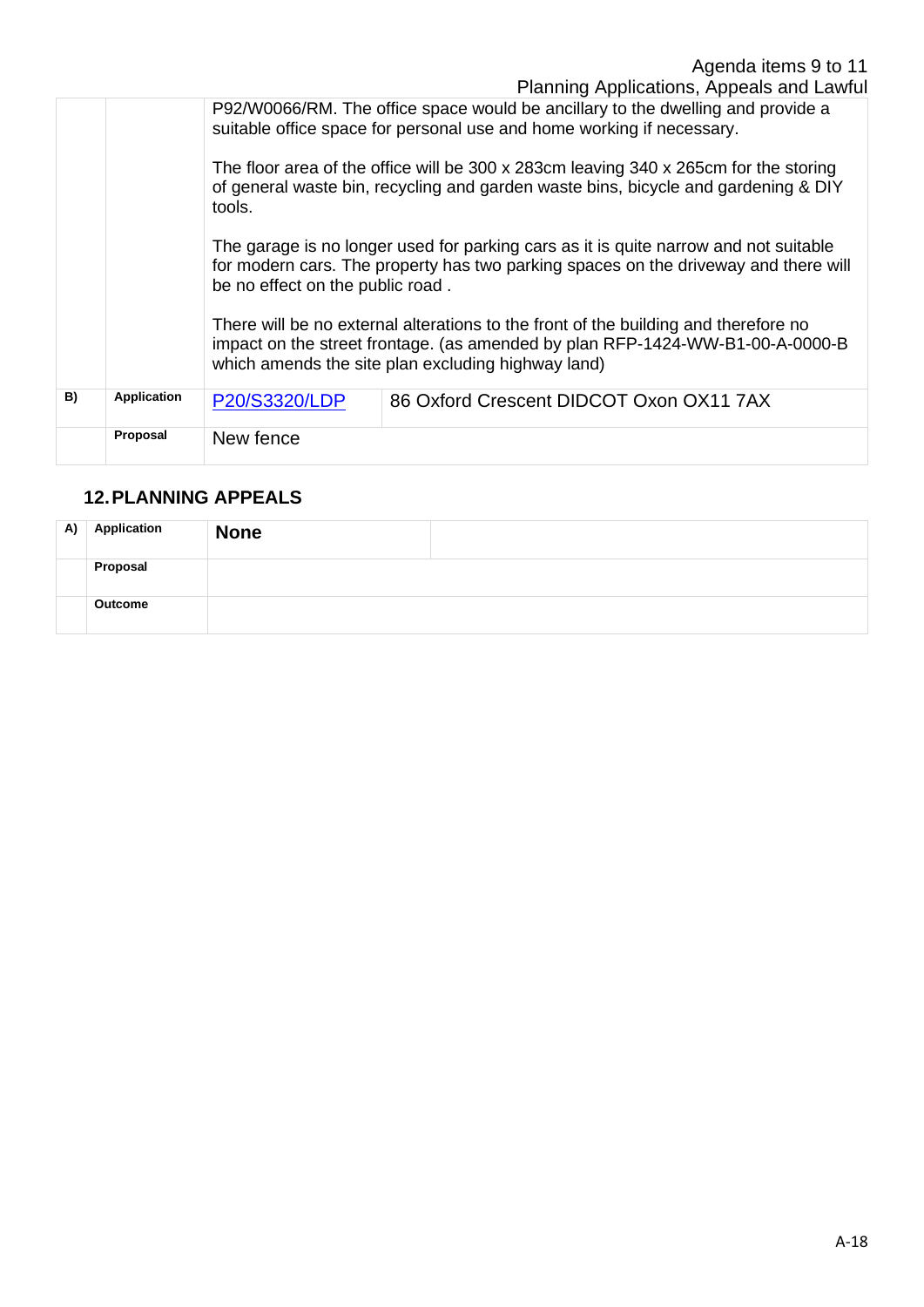#### **13.APPLICATIONS APPROVED**

| <b>Didcot Town Council's recommendation</b> | <b>Planning Application</b><br><b>Number</b> | <b>Proposal and Address</b>                                                                         |
|---------------------------------------------|----------------------------------------------|-----------------------------------------------------------------------------------------------------|
| Support with comment that the proposed      | P20/S2598/HH                                 | 17 Wheatfields Didcot OX11 0BQ                                                                      |
| extension would add usable space to         |                                              | Proposed ground floor rear extension                                                                |
| the dwelling.                               |                                              |                                                                                                     |
| No strong views                             | P20/S2626/HH                                 | 9 Kynaston Road Didcot OX11 8HE                                                                     |
|                                             |                                              | Two-storey rear extension. Conservatory. Front<br>porch extension.                                  |
| No objections                               | P20/S2528/HH                                 | 37 Edwin Road Didcot OX11 8LQ                                                                       |
|                                             |                                              | Single storey rear and two storey side extension.                                                   |
| No strong views                             | P20/S2601/HH                                 | 10 Buckingham Close Didcot OX11 8TX                                                                 |
|                                             |                                              | Erection of single storey rear extension and first                                                  |
|                                             |                                              | floor side extension.                                                                               |
| No objections                               | P20/S2148/HH                                 | 38 Kynaston Road Didcot OX11 8HD                                                                    |
|                                             |                                              | Proposed two storey rear extension to dwelling and                                                  |
|                                             |                                              | new garage                                                                                          |
| No objections                               | P20/S0658/HH                                 | 16 Bowness Avenue Didcot OX11 8NG                                                                   |
|                                             |                                              | Erection of orangery to the rear. (As amended by                                                    |
|                                             |                                              | drawing received 14 September 2020, moving the<br>side wall of the proposed extension away from the |
|                                             |                                              | neighbouring boundary)                                                                              |
| No strong views                             | P20/S2507/HH                                 | 56 Roding Way Didcot OX11 7RQ                                                                       |
|                                             |                                              | Renewal of previous planning permission                                                             |
|                                             |                                              | (ref:P16/S4108/HH) for a 2 storey side extension to                                                 |
|                                             |                                              | add increased living accommodation and a bedroom                                                    |
|                                             |                                              | on the first floor.                                                                                 |
| No strong views.                            | P20/S2682/FUL                                | Unit C2 Bizspace Didcot Didcot Enterprize Centre                                                    |
|                                             |                                              | Hawksworth OX11 7PH                                                                                 |
|                                             |                                              | Change of use to Taxi Office.                                                                       |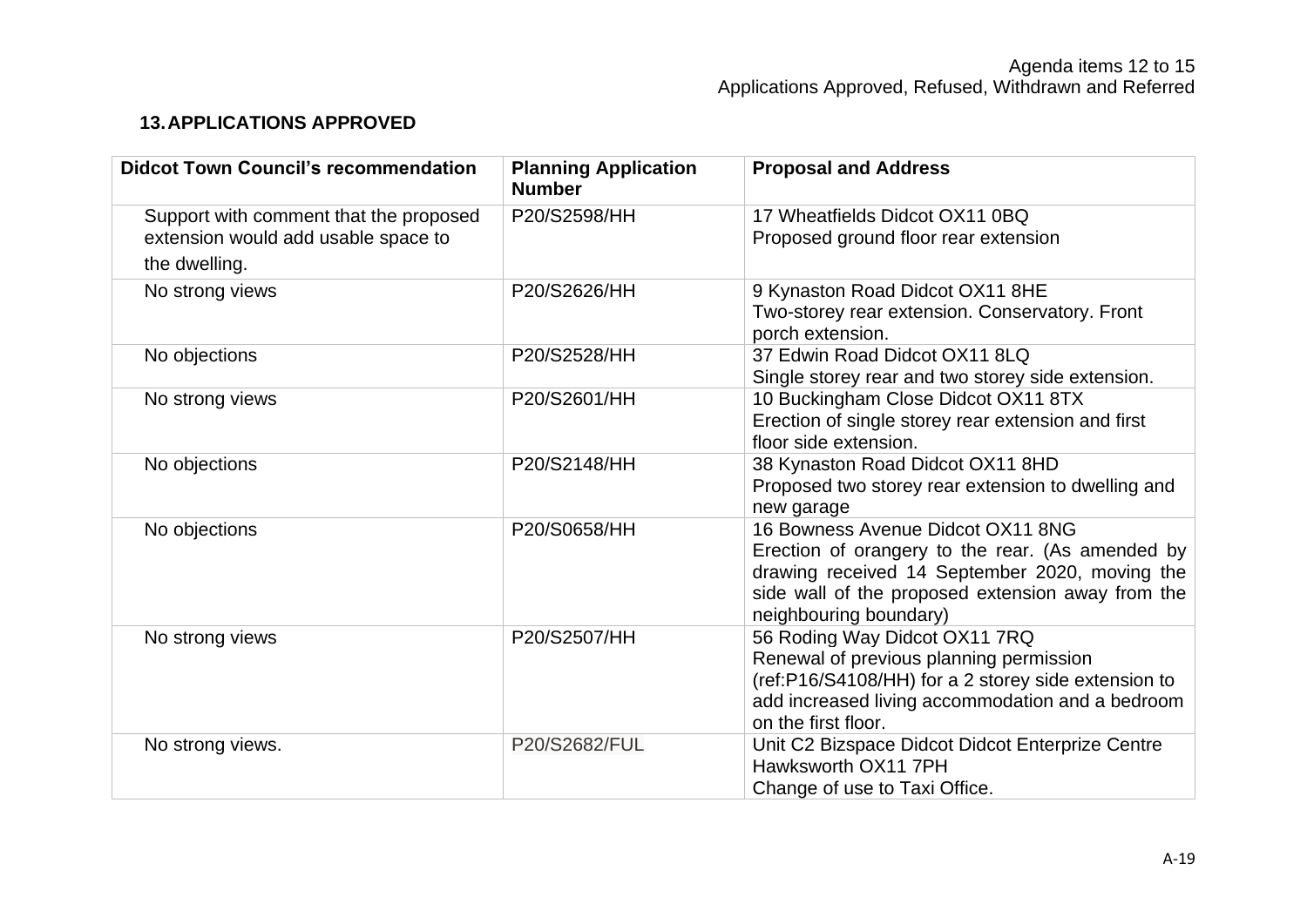Agenda items 12 to 15 Applications Approved, Refused, Withdrawn and Referred

| Most recent response was to not add to<br>previous responses as response date was<br>short.                                                                                                                                                                                                          | P19/S4416/RM | Former Didcot A Power Station Purchas Road<br><b>Didcot</b>                                                                                                                        |
|------------------------------------------------------------------------------------------------------------------------------------------------------------------------------------------------------------------------------------------------------------------------------------------------------|--------------|------------------------------------------------------------------------------------------------------------------------------------------------------------------------------------|
| Support: Pitched roofs improve the street<br>scene.                                                                                                                                                                                                                                                  | P20/S2420/HH | Remove concrete flat roof on garage, replace with<br>pitched roof.<br>24 Fairacres Road DIDCOT Oxon OX11 8QG                                                                       |
| Support: Pitched roofs improve the street<br>scene.                                                                                                                                                                                                                                                  | P20/S2419/HH | Remove concrete flat roof on garage, replace with<br>pitched roof.<br>26 Fairacres Road DIDCOT Oxon OX11 8QG                                                                       |
| Ho objections.<br>However, the Committee considered that<br>whilst garages formed part of the parking<br>spaces allotted to each dwelling, they<br>were invariably too small to fit a vehicle so<br>the loss of a garage would have no extra<br>effect on parking problems in the<br>immediate area. | P20/S1968/HH | Conversion of garage into additional living space (as<br>amended by drwng no.003A to correct naming error<br>received on 23 September 2020)<br>14 Yealm Close Didcot Oxon OX11 7XD |
|                                                                                                                                                                                                                                                                                                      |              |                                                                                                                                                                                    |

#### **14.APPLICATIONS REFUSED**

#### **South Oxfordshire**

| <b>Didcot Town Council's recommendation</b>                                               | <b>Planning</b><br><b>Application</b><br><b>Number</b> | <b>Proposal and</b><br><b>Address</b> |
|-------------------------------------------------------------------------------------------|--------------------------------------------------------|---------------------------------------|
| The Council objects to the proposal identified above.                                     |                                                        | P20/S2483/FUL   12 Norreys Close      |
| • The proposed dwelling would be too close to the trees, which were subject to tree       |                                                        | Didcot OX11 0AS                       |
| protection orders. The Committee noted concern that a new occupier of the proposed        |                                                        |                                       |
| property would wish to modify the trees to improve the light to their garden and into the |                                                        |                                       |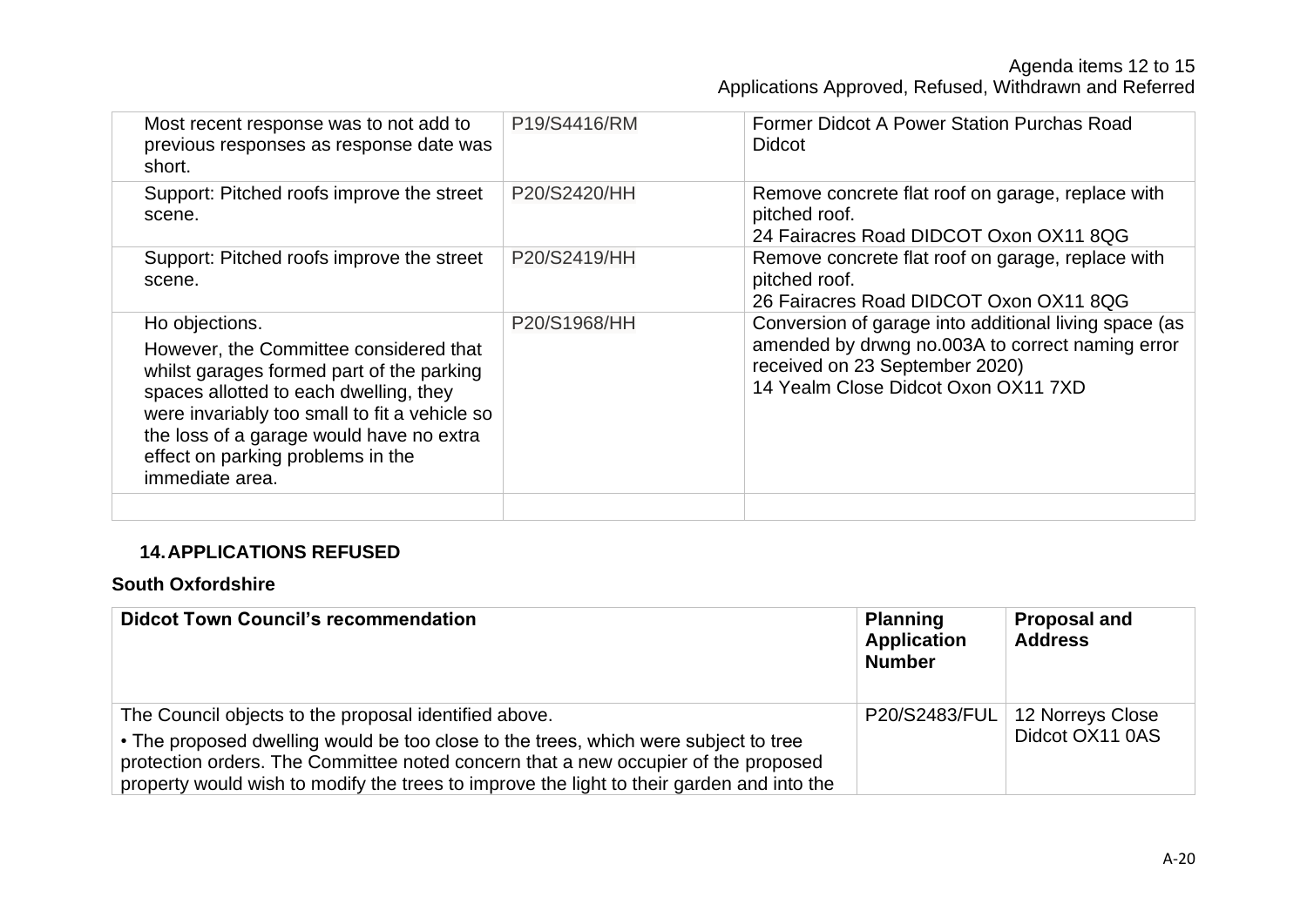#### Agenda items 12 to 15 Applications Approved, Refused, Withdrawn and Referred

| house. The Committee noted that the submitted tree root protection zone diagram<br>demonstrated that the proposed property would be built over the protected root zone.<br>• The Committee was also concerned that the vehicular access to the property was<br>narrow. There would not be sufficient parking for residents and visitors in what is an<br>already congested area for parking. | Construction of new<br>detached two<br>bedroom house |
|----------------------------------------------------------------------------------------------------------------------------------------------------------------------------------------------------------------------------------------------------------------------------------------------------------------------------------------------------------------------------------------------|------------------------------------------------------|
|                                                                                                                                                                                                                                                                                                                                                                                              |                                                      |

#### **15.APPLICATIONS WITHDRAWN**

#### **South Oxfordshire**

| <b>Didcot Town Council's recommendation</b>            | <b>Planning Application Number</b> | <b>Proposal and Address</b>                                                                               |
|--------------------------------------------------------|------------------------------------|-----------------------------------------------------------------------------------------------------------|
| No response – application was for permitted<br>change. | P20/S2869/N5E                      | Unit 7 Hawksworth DIDCOT OX11 7HR<br>Change of use from light industrial unit<br>into a leisure facility. |

#### **16. APPLICATIONS REFERRED**

#### **South Oxfordshire District Council**

| <b>Didcot Town Council's</b><br>recommendation | <b>Planning Application</b><br><b>Number</b> | <b>Address</b> | <b>South Oxfordshire District</b><br><b>Council Officer's</b><br>recommendation |
|------------------------------------------------|----------------------------------------------|----------------|---------------------------------------------------------------------------------|
|                                                |                                              |                |                                                                                 |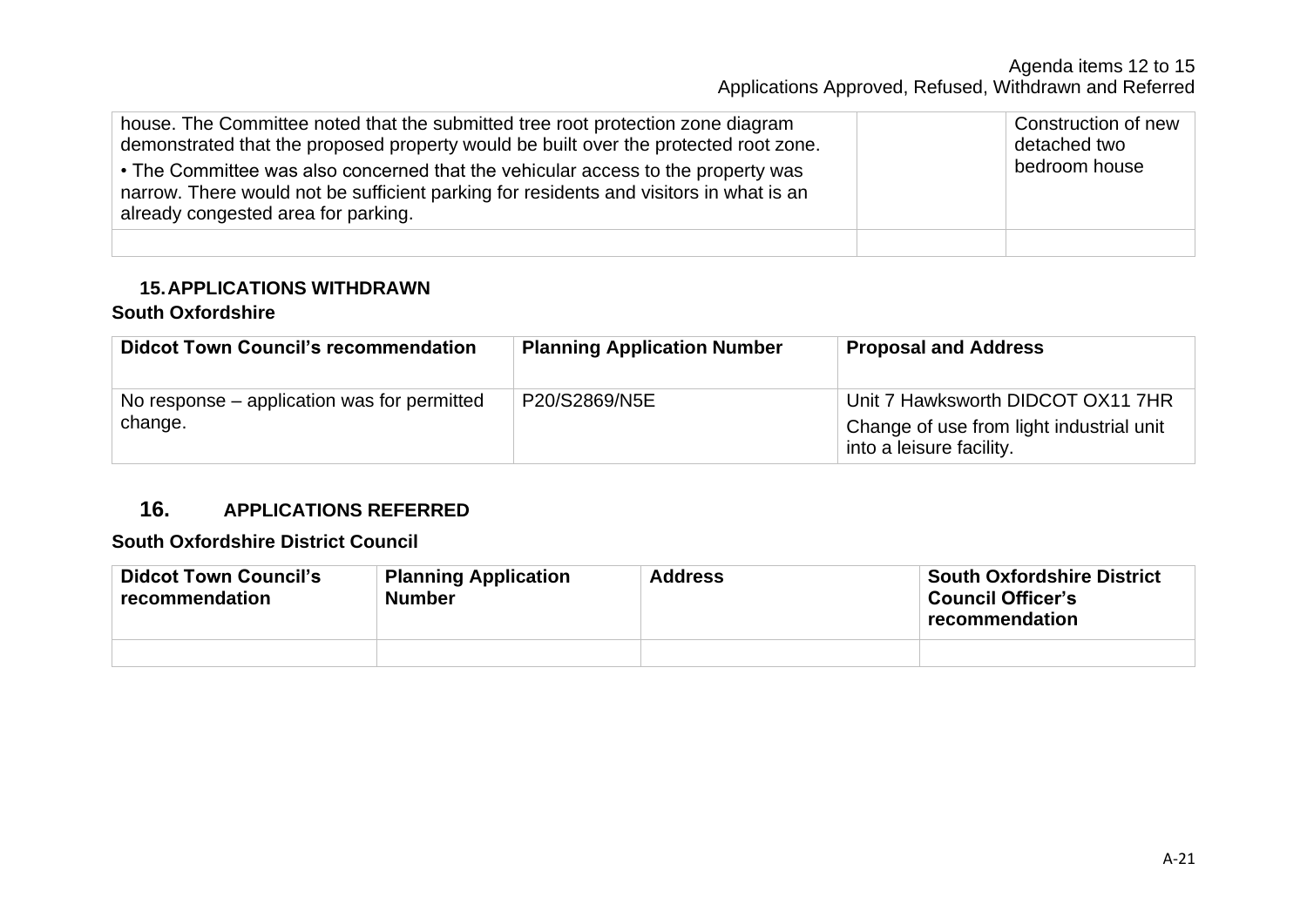# **Planning & Development Committee**

7 th October 2020



Report author: Guy Langton

### **Committee budget for financial year 2021-22**

#### **Introduction**

1. The Planning Committee has been asked to consider the items it would like to include in the Council's budget for the financial year 2020-21. The F&GP report indicated that any Planning & Development Committee budget would be fed through the Environment & Climate Committee.

#### **Detail**

- 2. The Committee has requested a budget for certain specific items in previous years, including traffic surveys.
- 3. Following the change to the District Council's processes in response to the Covid-19 restrictions, paper copies of planning applications have not been produced since March 2020. In a letter sent to all towns and parishes in April 2020, Adrian Duffield stated that the DC intended "*to continue with this practice for the long-term as it is more environmentally friendly, supports our council's aims of becoming carbon neutral, and it has helped to reduce costs*". The Town Council may therefore have to print copies should members of the public visit the Civic Hall to view the application in hard copy.
- 4. The Council may wish to undertake public consultations on matters related to planning, development or traffic, which could require mailings to residents or other publicity to be printed. Venues may need to be hired to hold public meetings.
- 5. The Council may wish to engage specialists to advise on detail of planning proposals, such as Hydrologists, or seek legal advice in the drafting or review of S106 agreements
- 6. The Council may wish to erect signage to assist with traffic calming, for example.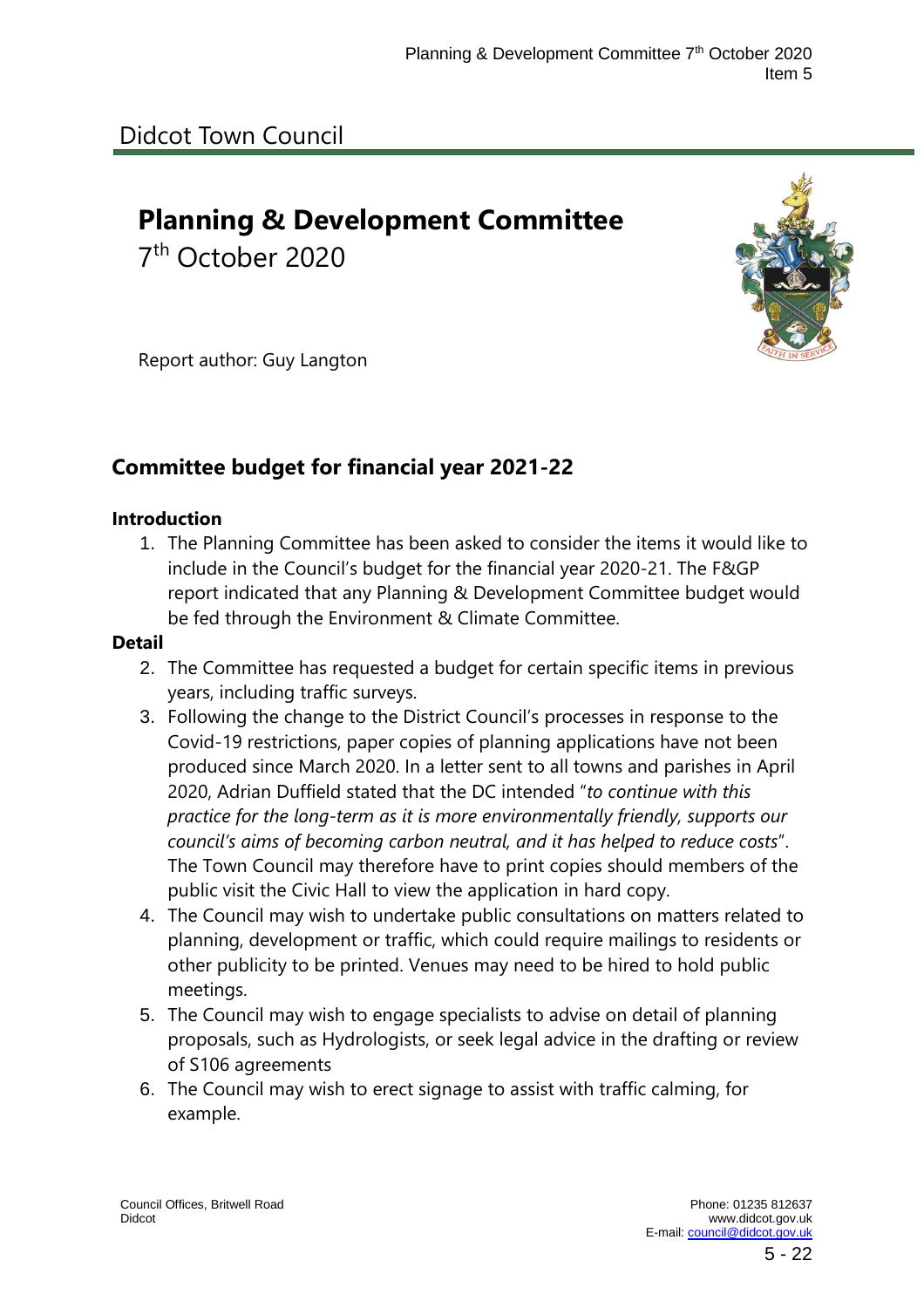- 7. The Traffic Advisory Group has requested that:
	- a. traffic surveys be undertaken. The Group does not hold a budget and therefore this Committee needs to consider including a budget for these surveys and consultations.
	- b. Road safety measures be installed, such as bollards and road markings. In October 2018, OCC quoted £2,556 to supply and install 5 bollards to improve road safety on Lower Broadway. It is assumed that this cost would be higher if requested this year.

#### **Recommendation**

8. The Committee recommend to the Finance and General Purposes that the below listed budget subheadings are budgeted for, with a total budget of £20,000.00.

| a. Printing & publicity of planning applications | e.g. £1,500.00        |
|--------------------------------------------------|-----------------------|
| b. Traffic surveys                               | e.g. £1,000.00 Budget |
| code 1272)                                       |                       |
| c. Public consultations                          | e.g. £3,000.00        |
| d. Road safety measure                           | e.g. £5,000.00        |
| e. Professional fees                             | e.g. £5,000.00        |
| Signage                                          | e.g. £2,500.00        |
|                                                  |                       |

#### **Financial Implications**

9. The increase in budget requests would necessitate an increase in precept if savings could not be found elsewhere. CIL, S106 and other grants are not available for this type of spending.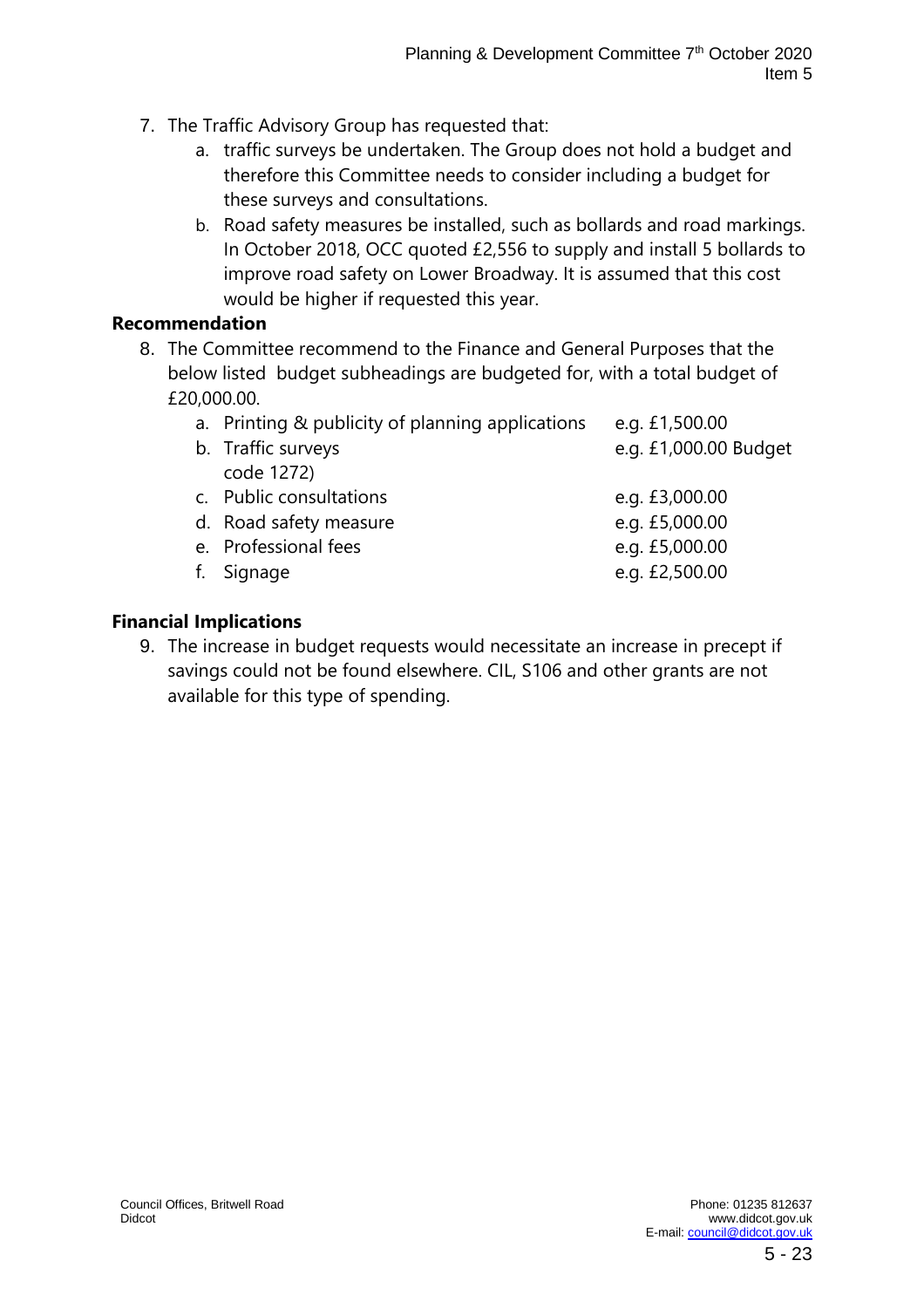# Didcot Town Council

# **Planning & Development Committee**

7 th October 2020

Report author: Guy Langton

### **South Oxfordshire Local Plan – Main Modifications Consultation.**

#### **Introduction**

- 1. As members may be aware, the emerging South Oxfordshire Local Plan is at Examination stage. Following recent examination hearings, the Inspector has asked the council to prepare a 'Schedule of Proposed Main Modifications' to the plan.
- 2. The schedule reflects the modifications that are considered necessary by the Inspector to make the plan 'sound' before it can move to the adoption stage. These are the only significant changes that can be made to the plan now.
- 3. SODC are carrying out a six-week consultation on the Proposed Main Modifications and are asking for comments. There is no need to resubmit comments or representations made at the Local Plan submission stage or in matters statements as those comments have already been considered as part of the Examination.
- 4. The Proposed Main Modifications consultation closes at **midnight on 2 November 2020.**
- 5. To view the Proposed Main Modification documents please visit our [website.](http://www.southoxon.gov.uk/services-and-advice/planning-and-building/planning-policy/local-plan-2034) The consultation documents are also available at public libraries and other locations in South Oxfordshire. The consultation documents are also available at the district council offices on Milton Park on an appointment-only basis.
- 6. After the consultation ends, a copy of the response will be published on SODC's [website](http://www.southoxon.gov.uk/services-and-advice/planning-and-building/planning-policy/local-plan-2034) and sent to the Planning Inspector to consider. The Inspector will consider all the comments submitted before finalising his examination report recommending whether the Local Plan is 'sound' or whether it can be made 'sound' with modifications. Further public hearing sessions will not usually be held following the Main Modifications consultation, unless the Inspector considers them essential. The Inspector's Report will be published on the council's [website](http://www.southoxon.gov.uk/services-and-advice/planning-and-building/planning-policy/local-plan-2034) in due course.

#### **Detail**

Council Offices, Britwell Road Didcot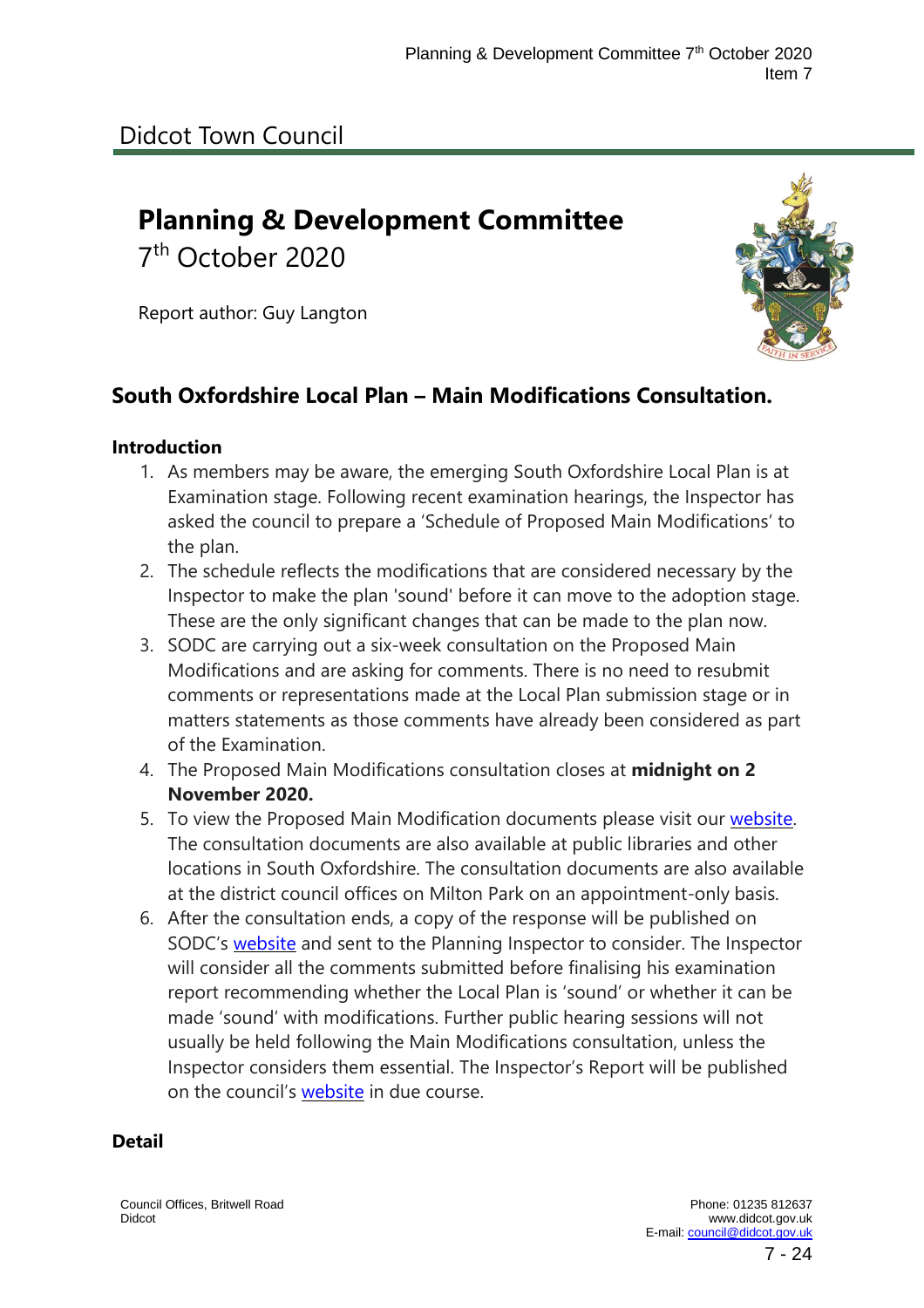7. Responses may be submitted using the online survey at [https://survey.southandvale.gov.uk/s/SouthLocalPlanMainMods/?m=4836559](https://survey.southandvale.gov.uk/s/SouthLocalPlanMainMods/?m=48365591x4r0z) [1x4r0z.](https://survey.southandvale.gov.uk/s/SouthLocalPlanMainMods/?m=48365591x4r0z)

Responses can also be made via email, completing a comment form (available from our website) and emailing it to [planning.policy@whitehorsedc.gov.uk;](mailto:planning.policy@whitehorsedc.gov.uk) or via post, completing a comment form (available from our website) and posting it to SOUTH AND VALE CONSULTATIONS (no stamp is needed and no further address is needed).

- 8. The consultation focuses on 4 documents:
	- a. SCHEDULE OF PROPOSED MAIN [MODIFICATIONS](http://www.southoxon.gov.uk/sites/default/files/1%20Main%20Mods%20Schedule.pdf)
	- b. [SCHEDULE](http://www.southoxon.gov.uk/sites/default/files/Schedule%20of%20Policies%20Map%20Changes.pdf) OF POLICIES MAP CHANGES
	- c. ADDENDUM TO THE [SUSTAINABILITY](https://files.smartsurvey.io/2/0/00KEBPVI/Sustainability_Appraisal_Addendum.pdf) APPRAISAL
	- d. HABITATS [REGULATIONS](https://files.smartsurvey.io/2/0/WDTDHVWC/6_HRA_addendum_main_mods.pdf) ASSESSMENT ADDENDEM
- 9. The Schedule of Main Modifications can be seen to detail the text to be amended in each policy affected by the modifications. Certain policies affect the whole district, including:
	- a. environmental policies (ENV)
		- i. ENV1 strengthens the policy with regards to tree canopy cover, seeking a net increase overall, supported by any development.
		- ii. ENV3 has been widened to include all developments.
		- iii. ENV4 has been modified to reflect variable conditions on the ground, where 10m buffer zones may not be possible along all watercourses and strengthen the policy with regard to developments proposed within 20m or a watercourse.
		- iv. ENV5 has been re-written to address the climate emergency.
		- v. ENV6 has been amended to increase the detail of the policy.
		- vi. ENV7 has been amended to strengthen listed building considerations.
		- vii. ENV8 has been amended for clarity.
		- viii. ENV10 has been amended to add detail regarding heritage assets.
			- ix. EP1 has been amended to weaken the statement.
			- x. EP5 has been modified for clarity.
	- b. design policies (DES)
		- i. DES1 has been modified for clarity and to include public art.
		- ii. DES2 has been modified for clarity of purpose.
		- iii. DES3 has been modified for clarity.
		- iv. DES4 has been modified for clarity of purpose.
		- v. DES7 has been removed and included in DES1.
		- vi. DES8 has been modified to reflect other changes.
		- vii. DES9 has been modified to reflect updates made to the NPPF (February 2019) and amendments made to Policy DES1.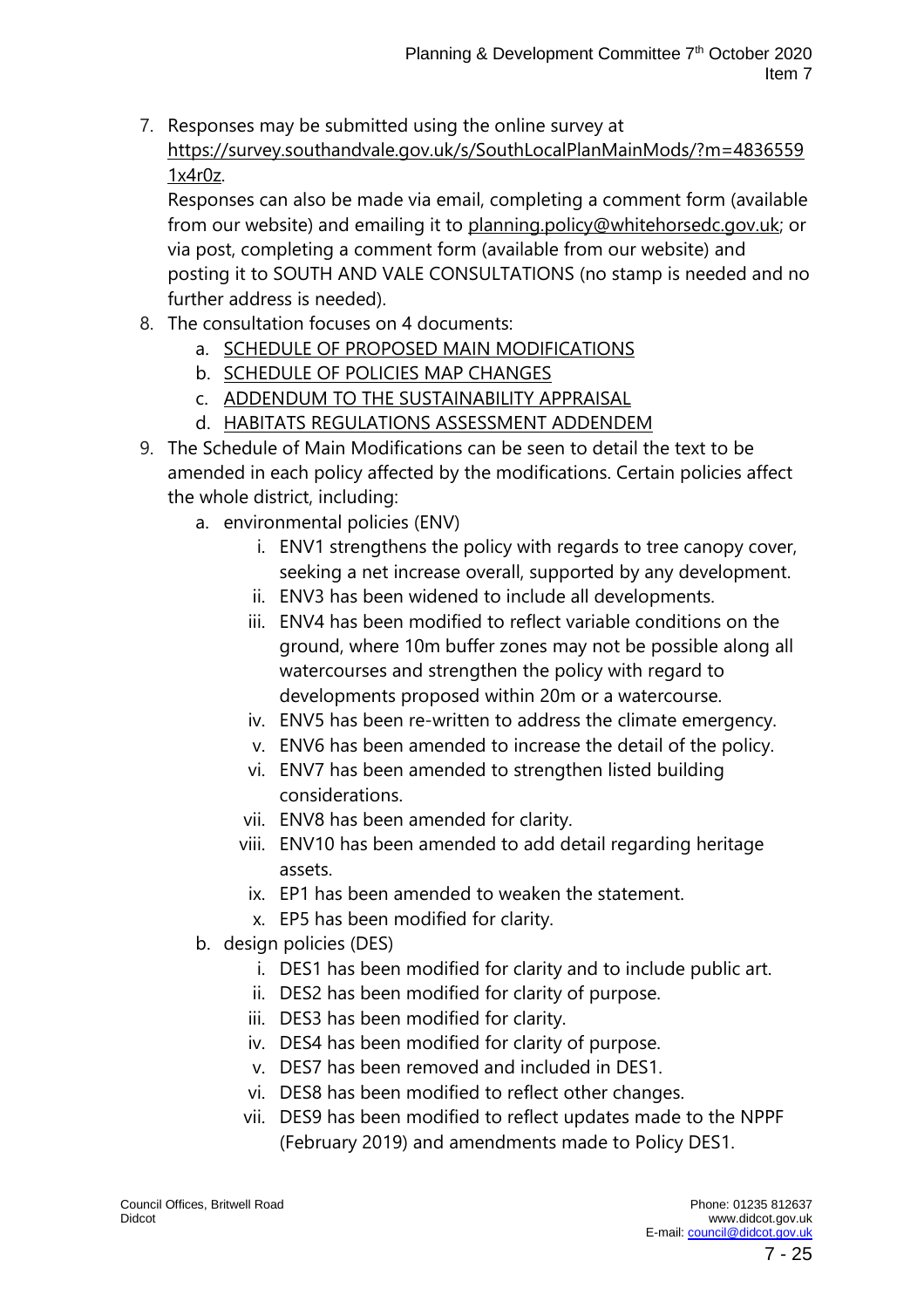- viii. DES10 has been amended to align it with the climate emergency.
- ix. DES11 has been amended to reflect the Council's climate emergency and Council motion to aim to reach net-zero carbon emissions district wide by 2030.
- c. ensuring the vitality of town centres (TC)
	- i. TC policies have been amended to address feedback and reflect forthcoming changes to the Use Class Order.
- d. community facilities (CF)
	- i. CF1 has been amended to address feedback and apply to other use classes (eg Pubs).
	- ii. CF5 has been amended for clarity.
- e. transport policies (TRANS*n*)
	- i. note TRANS1a (MM50), the Oxford to Cambridge Expressway (p127)
- 10. Other policies mention Didcot specifically:
	- a. policy H2: New Housing in Didcot, p86 on, major modification (MM) 24
		- i. This modification amends the homes to be delivered from an indicative 6,500 to an indicative 6,399, reflecting outline permissions granted in the meantime. The modifications maintain that "*All development will be expected to be delivered following the Masterplan Principles of the Didcot Garden Town*" (SCHEDULE OF PROPOSED MAIN MODIFICATIONS SEPTEMBER 2020, p88, 5.13).
		- ii. It is notable that 'Valley Park (north and south) are not explicitly mentioned in the main modifications to the plan, being in the neighbouring district, the Vale of White Horse and are in that district's, at Core Policy 4 (p45), 3,350 homes are indicated. The Officer considers this, along with the cross-border Great Western Park to have a significant impact on the Town and its facilities, though infrastructure funds would not be made available to the town 'naturally' should the development go ahead. Figures 1 & 2 demonstrate the proximity and likely contiguity of the developments.
	- b. policy EMP4: Employment Land in Didcot, p117 in, MM40
		- i. This policy indicates further employment land has been identified in the Southmead Industrial Estate.
		- ii. It is notable that Milton Park, a significant centre of employment, like the adjacent proposed housing developments, is in the Vale of White Horse district. That District's [Local](http://www.whitehorsedc.gov.uk/sites/default/files/Local%20Plan%202031%20Part%201.pdf) Plan identifies at page 25 the maximisation of employment at Harwell Campus and Milton Park to be a key challenge and opportunity. Page 26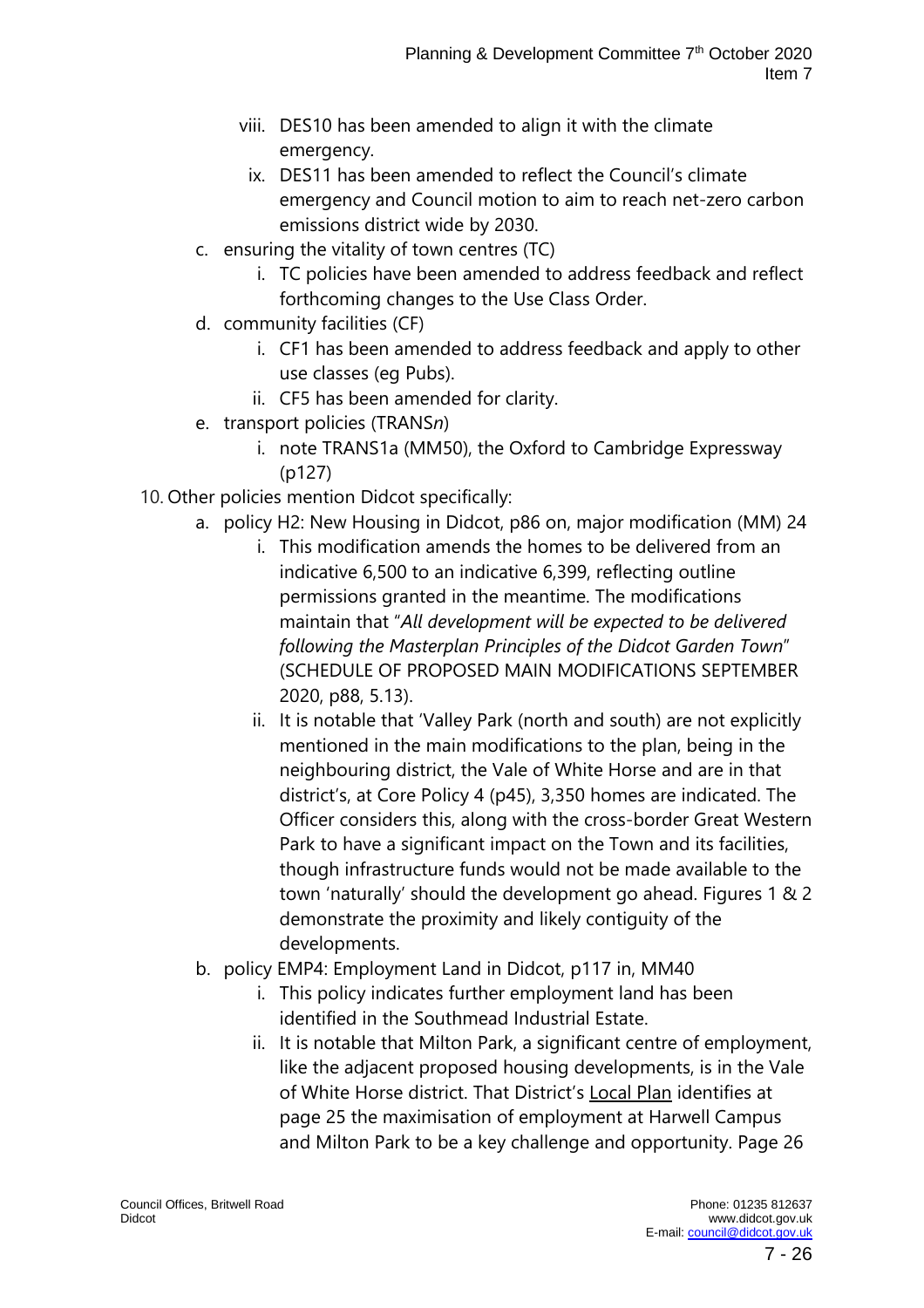

of the same document shows the planned enterprise zone employment areas.

*Figure 1: Valley Park showing proximity to Didcot with the South Oxfordshire-Vale of White Horse boundary a dashed brown line.* Proposed Amendment to the Map:



*Figure 2: South Oxfordshire Main Modifications Map. Note: H2i has moved from north of the A4130 (Purchas Road site) to south of the A4130. EMP4 employment sites are also indicated.*